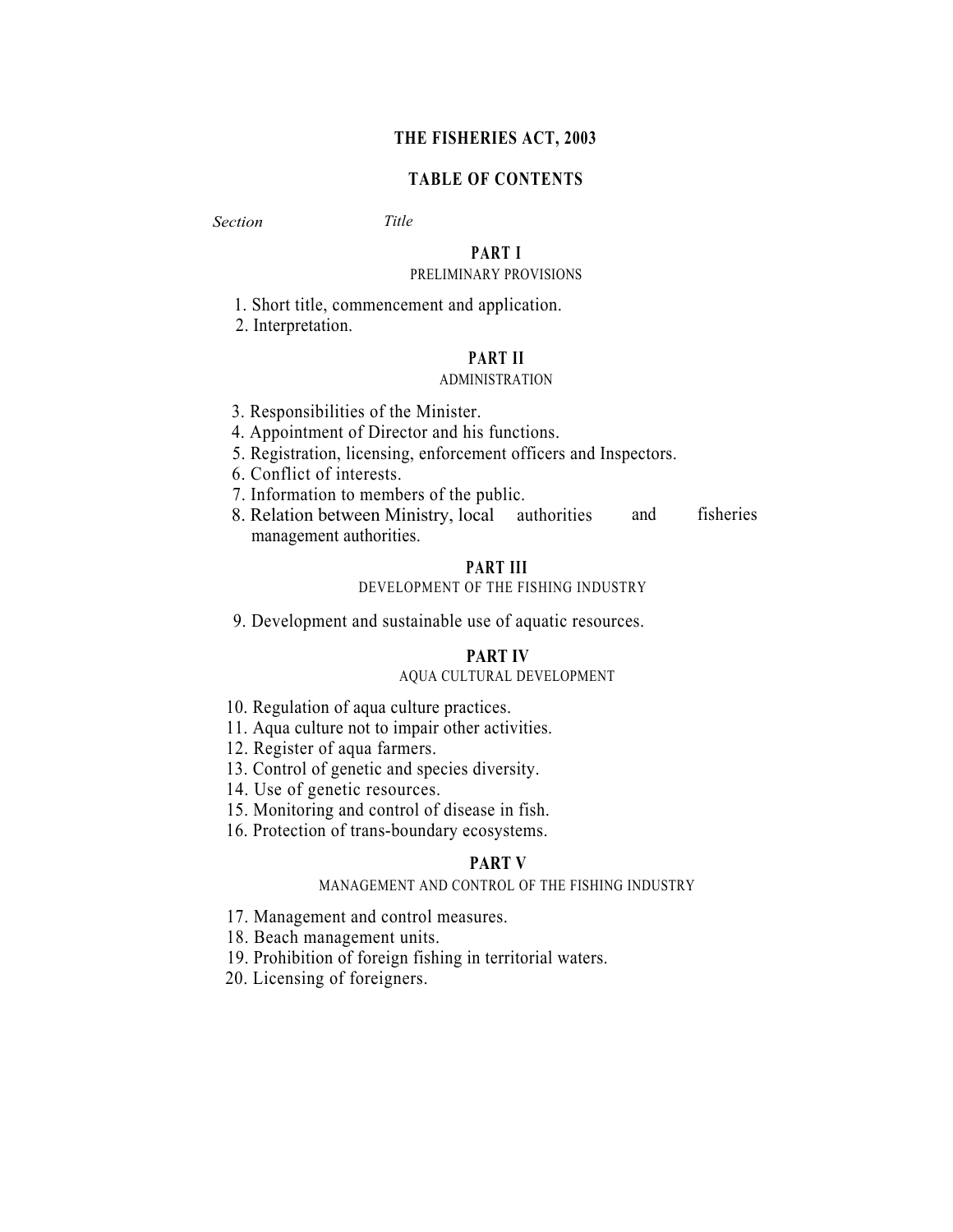22. Prohibition of certain activities without licence.

23. Conservation of fisheries resources.

# **PART VI**

### FISH QUALITY, MANAGEMENT AND STANDARDS

- 24. Conditions for quality management.
- 25. Competent authority.
- 26. Prevention of commercial fraud.
- 27. Fish marketing.

### **PART VII**

### FINANCIAL PROVISIONS

- 28. Power to charge fees.
- 29. Fisheries Development Fund.
- 30. Purpose of the Fund.

### **PART VIII**

### ENFORCEMENT

- 31. Surveillance Unit.
- 32. Functions of the Unit.
- 33. Powers of the Unit.
- 34. Power to prosecute.
- 35. Certificate of evidence.
- 36. Power of search and seizure.
- 37. Seizure of things used for commission of offence.
- 38. Forfeiture of things used for commission of offence.
- 39. Forfeiture upon conviction.
- 40. Power to compound offences.

### **PART IX**

### OFFENCES AND PENALTIES

- 41. Obstruction of officers.
- 42. Indemnity.
- 43. Penalty for possessing or using explosives.
- 44. Penalty for using poison.
- 45. Penalty for using foreign fishing vessel without licence.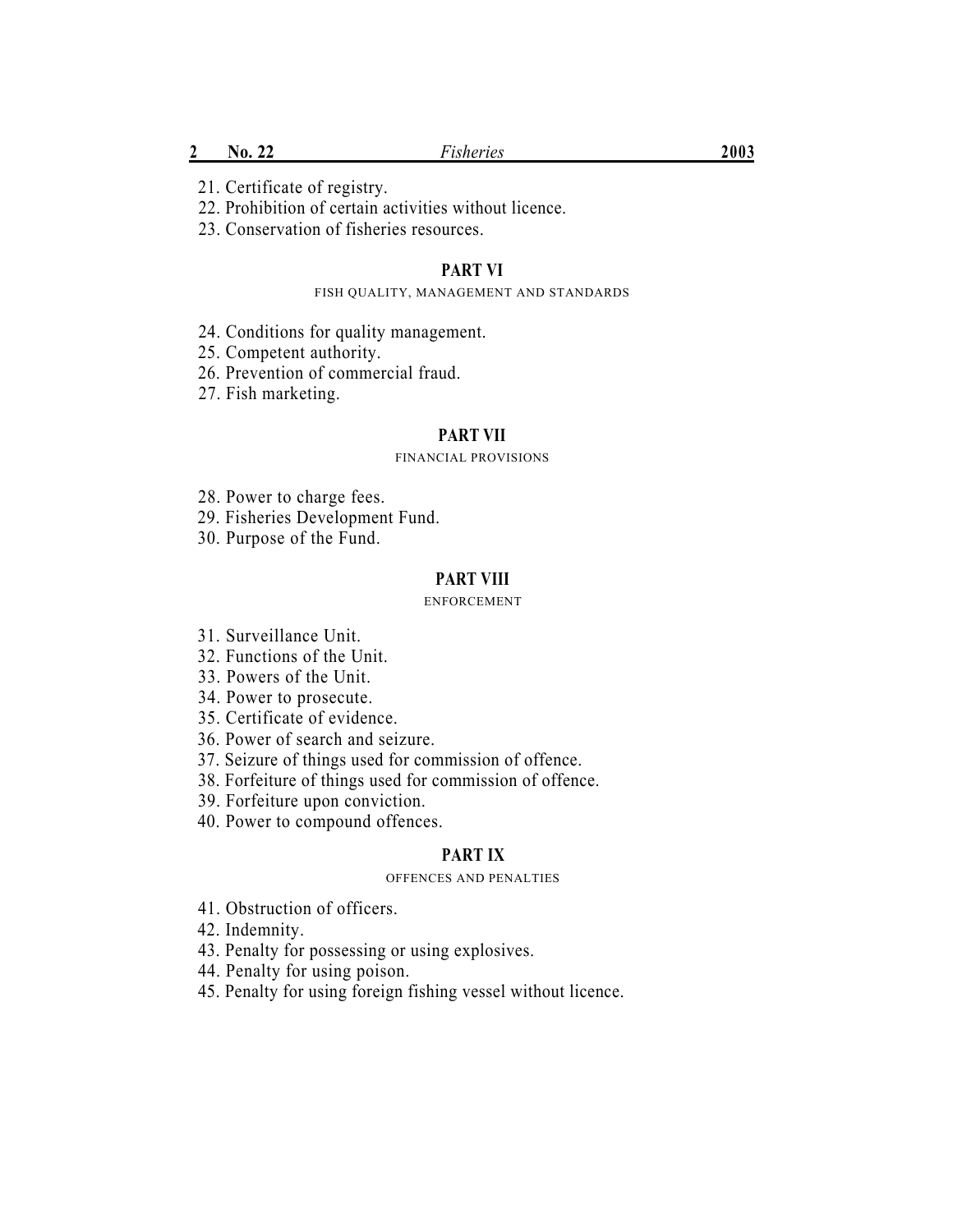46. Penalty for violating fish quality standards.

47. Penalty for other offences.

48. Abandoned vessel, gear, fish or fishery products.

49. Rewards.

50. Protection of informers.

# **PART X**

### GENERAL PROVISIONS

51. Sovereignty over biological resources.

52. Environmental Impact Assessment.

53. Research priority areas and facilitation.

54. Call for research information.

55. Call for information from licence.

56. Exemptions.

57. Regulations.

58. Act to prevail over by-laws.

59. Repeals.

SCHEDULE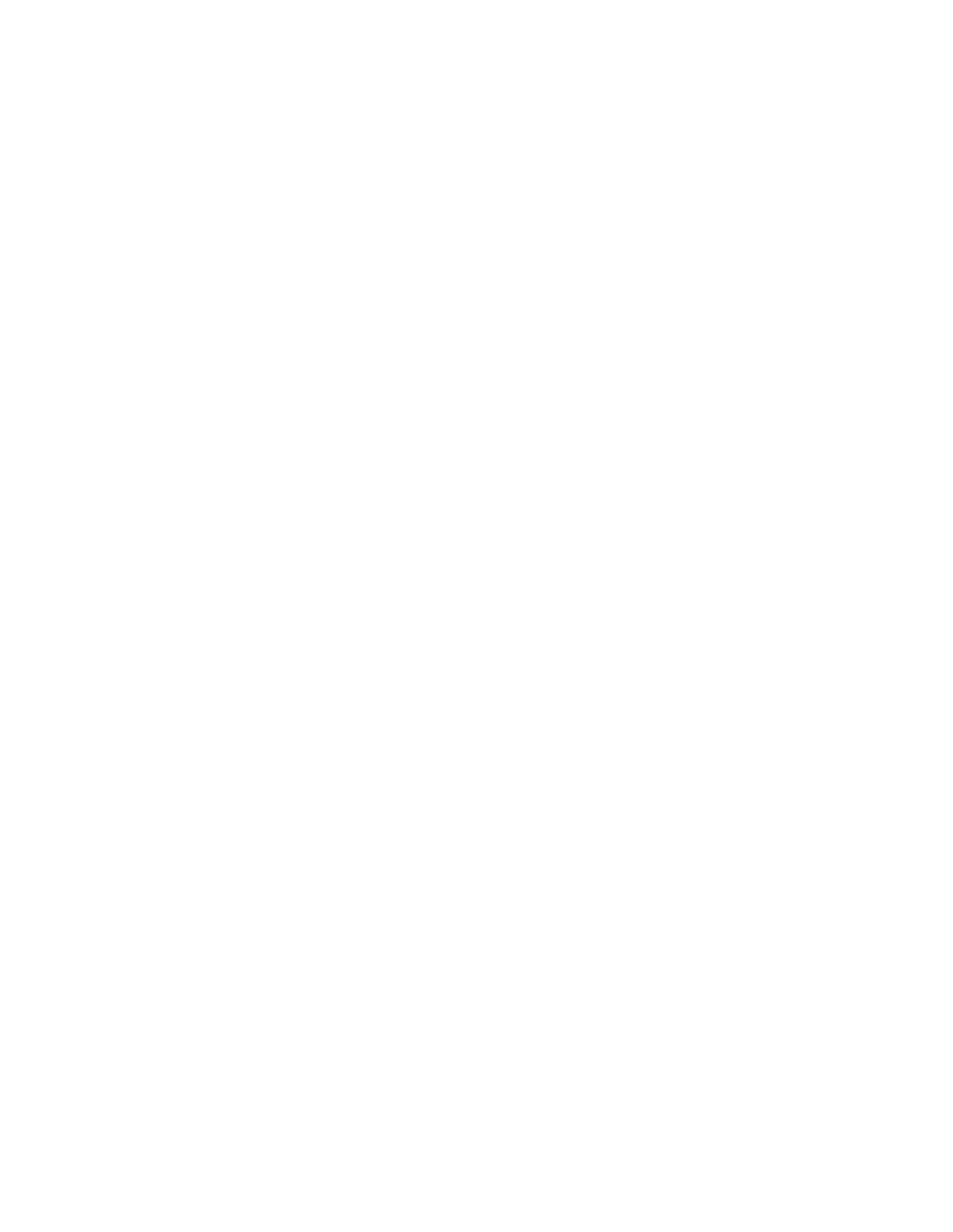# THE UNITED REPUBLIC OF TANZANIA



I ASSENT. jamin W. Muapa <sup>p</sup>resident January, 2004,

# An Act to repeal and replace the Fisheries Act, 1970, to make provision for sustainable development, protection, conservation, aquaculture development, regulation and control of fish, fish products, aquatic flora and its products, and for related matters.

ENACTED by the Parliament of the United Repulic of Tanzania.

### PART I

### PRELIMINARY PROVISIONS

1. (1) This Act may be cited as the Fisheries Act, 2003 and shall come into operation on a date which the Minister may by notice published in the Gazette, appoint.

- (2) This Act shall apply to Mainland Tanzania.
- 2. For the purpose of this Act unless the context requires otherwise-

"Act" means the Fisheries Act, 2003;

"aquaculture" means the practice of breeding and raising aquatic organisms in a controlled aquatic environment until they attain the appropriate size as per need, and includes the raising of marine,

Short title commencement and application

Interpretation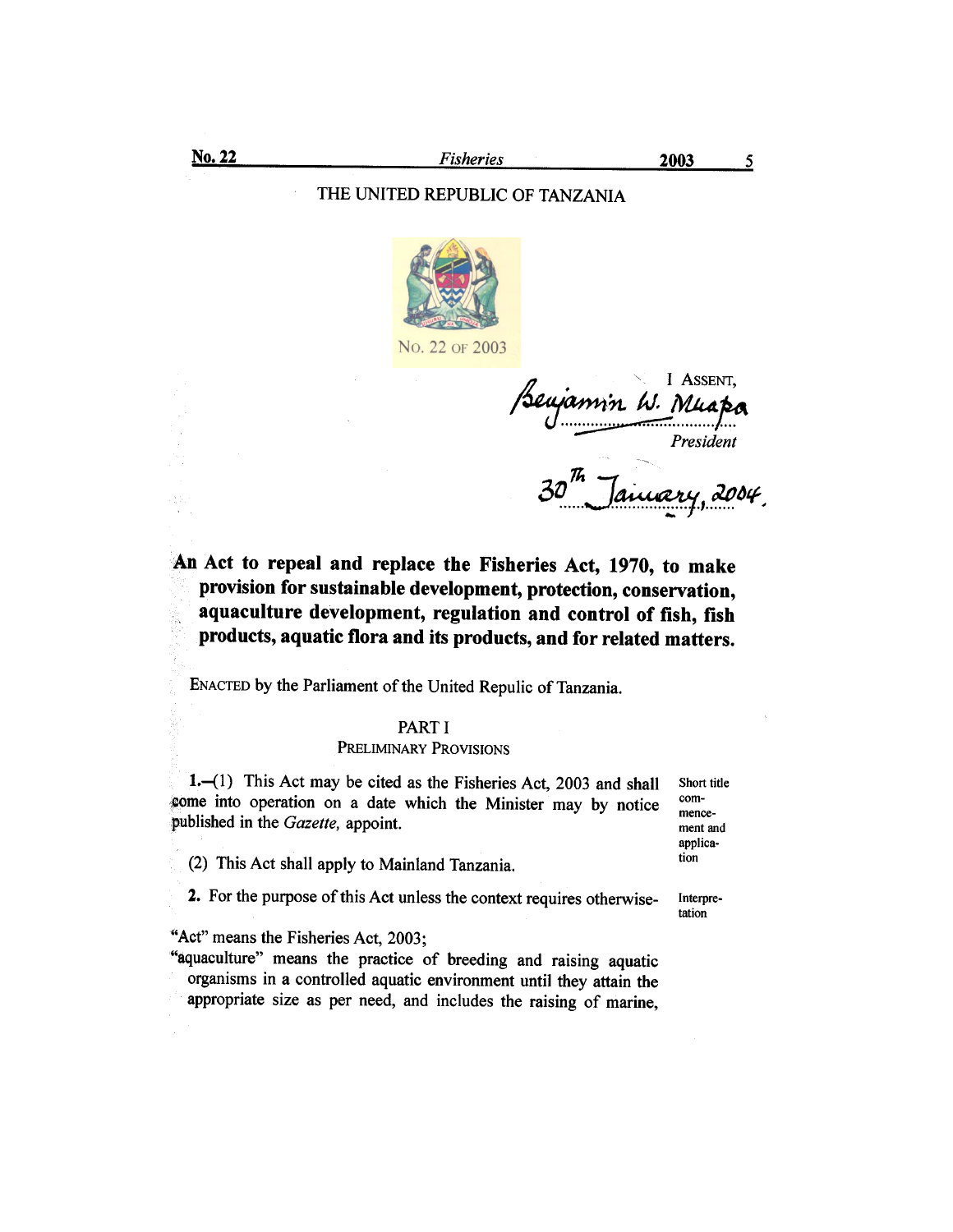size;

- brackish or freshwater organisms, either caught from their natural or artificial environment as seed and kept until they reach the desired
- ''aquatic flora'' means all aquatic plants and other members of the
- aquatic plant kingdom including corals, spongers and weeds; ''aquatic substrate'' means any rock, stone, gravel, sand, shell, limestone, dead coral, whether or not removed from its natural location;
- "approval number'' means a unique combination of letters and numbers assigned by the Director to a fish processing establishment located on land or a fishing vessel for the purpose of showing that the establishment or a fishing vessel has been inspected and conforms with the required layout and standards; ''artisanal fisheries'' means categories of fisheries that are of small scale
- and not commercially orientated, using relatively small amount of capital and in which fishers have usually a traditional involvement with fishing;<br>"auditor" means a fish inspector authorized to check on compliance of
- quality standards regulations issued under this Act; ''authorized associations'' means any body of persons incorporated or
- not incorporated and includes a beach management unit declared so under this Act;
- "authorized officer" means the Director or any fisheries officer or a member of beach management unit or other person authorized in writing by the Director to exercise any power or to discharge any duty under this Act or any subsidiary legislation made under this Act;
- ''batch'' means a quantity of fish or fishery products obtained under practically identical circumstances;
- ''beach management unit'' means a group of devoted stakeholders in a fishing community whose main function is management conservation and protection of fish in their locality in collaboration with the government;
- ''beach seine'' means a fishing net designed to hang vertically in the water, the ends being drawn together to the beach while the foot rope drags through the fishing ground;
- ''biological diversity'' means the varieties of all forms of life;
- ''buffer zone'' means beach area measured immediately after the highest water mark and it extends landwards to 260 meters; the first 60 meters can be used on temporary basis while the next 200 meters can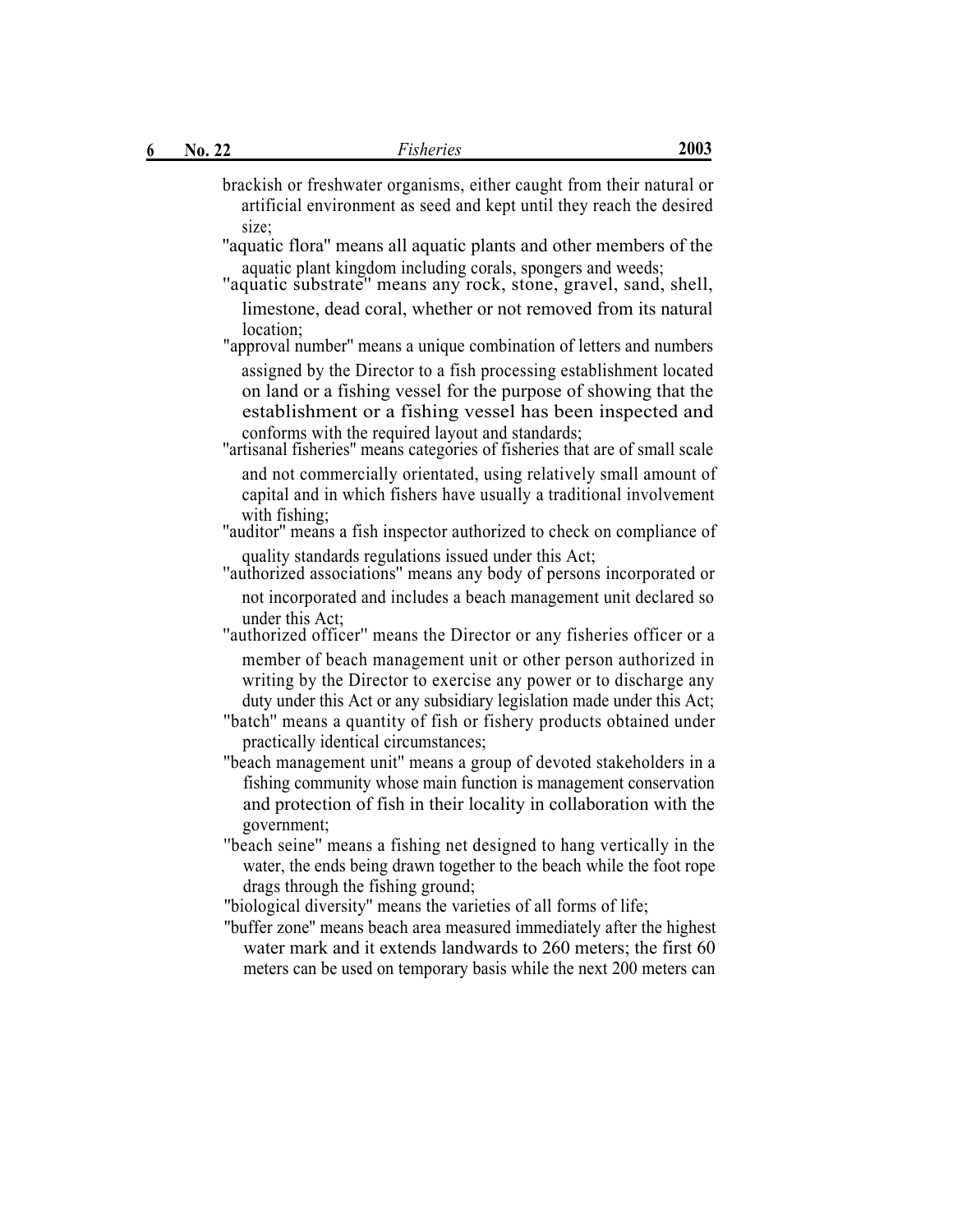be used for different purposes subject to permission granted by the Minister responsible for lands; ''chiller'' means a suitable insulated hold or room where fish or fishery

product is kept at a temperature between  $0^{\circ}C$  and  $4^{\circ}C$ ; "chilling" means the process of cooling fish or a fish product to

temperature approaching that of melting ice  $(0^{\circ}C)$ ; "chilled product storage hold" means suitable hold or room with a cooling medium in which a product is stored;

"chief fisher" means a person in charge of a fish landing station; "citizen" have the meaning ascribed to it by the Citizenship Act, 1995;

''coastal zone'' means the area from the baseline of territorial sea landward side to 60 meters as prescribed by the Land Act, the

land adjacent to natural or man made water bodies or water mark;

''cold store'' means an approved premise where fish or fishery product is stored at temperature of  $-18^{\circ}$ C or lower;

''closed period'' means any period during which, in relation to any specie or kind of fish, or aquatic flora, such fish, or aquatic flora, as the case may be, may not be captured, killed, injured, gathered or collected;

"commercial fisher" means any person who engages in fishing for the purpose of catching fish for sale;

''competent authority'' means the Director or any other officer delegated by the Director to perform functions under this Act;<br>"critical deficienty" means any condition or malpractice observed in

the establishment, which can lead to fish becoming unsafe or

unwholesome;

"critical habitat" means a habitat that is essential for maintaining integrity of an ecosystem, species or assemblages of species;

''critical limit" means a physical value of chemical or biological parameter which separates acceptability from unacceptability;

''corrective measure'' means any action or activity that can be used to eliminate hazard or reduce their impact or occurrence to acceptable levels;

"control measure" means any action or activity that can be used to eliminate hazard or reduce their impact or occurrence to acceptable levels;

''consignment'' means a quantity of fish or fishery products destined for

one or more customers within or outside the country and conveved by any means of transport:

"controlled area" means an area declared to be a restricted area under this Act;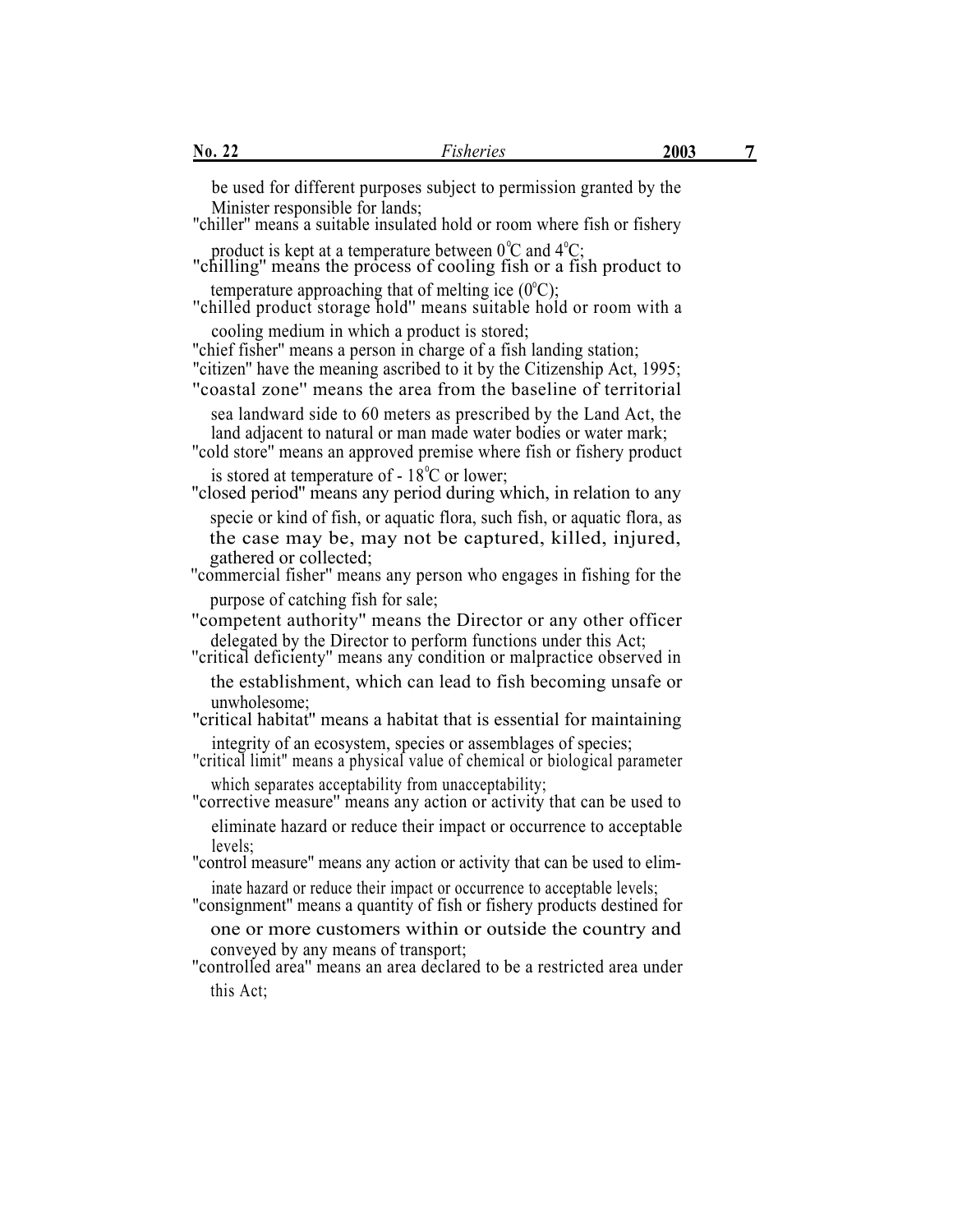| 8                     | No. 22 | 2003<br>Fisheries                                                                                                                                                                                                                                                                                                                                                                                                                                                                                                                                                                                                                                                                                                                                                                                                                                                                                                                                                                                                                                                                                                                                                                                                                                                                                                                                                                                                                           |
|-----------------------|--------|---------------------------------------------------------------------------------------------------------------------------------------------------------------------------------------------------------------------------------------------------------------------------------------------------------------------------------------------------------------------------------------------------------------------------------------------------------------------------------------------------------------------------------------------------------------------------------------------------------------------------------------------------------------------------------------------------------------------------------------------------------------------------------------------------------------------------------------------------------------------------------------------------------------------------------------------------------------------------------------------------------------------------------------------------------------------------------------------------------------------------------------------------------------------------------------------------------------------------------------------------------------------------------------------------------------------------------------------------------------------------------------------------------------------------------------------|
|                       |        | "coral" means a living or dead calcareous skeleton secreted by<br>polyploid coelenterates of class Anthrozoa;<br>"dam" includes any fixed obstruction used for the purpose of<br>retaining or controlling the flow of water;<br>"defrosting" means the process of removing frost and ice from freezer<br>and freezer store, refrigerated plate or coils, by the introduction of<br>heat, or brushing and scraping;<br>"dehydraction" means the loss of moisture from a frozen product<br>through evaporation;<br>"Director" means the Director of Fisheries appointed under section 4 of<br>this Act;<br>"disinfectant" means a chemical agent that renders an object free from<br>micro-organisms without adversely affecting the object;<br>"enforcement officer" means an officer appointed by the Director to<br>perform duties prescribed in Part VIII of this Act;<br>"estuary" means an area where river water mixes with sea water or lake water;                                                                                                                                                                                                                                                                                                                                                                                                                                                                                   |
| Act No.<br>12 of 1974 |        | "export" means taking away of fish, fishery products and aquatic flora<br>from the country to any other place outside Mainland Tanzania;<br>"explosives" means a dynamite or bomb; or blasting agent, detonators<br>or any material used in the manufacture of explosives;<br>"fish" means all forms of aquatic or amphibious life including finfish,<br>dolphin, whale, dugong, shell fish, turtles and includes spat, brood,<br>fry, spawn, ova and young of all such fish, but does not include any<br>aquatic or amphibious animal which the provisions of the Wildlife<br>Conservation Act, 1974, apply or young of any such animal;<br>"fishery" means every area, locality or place or stations in or which<br>fishing gear is used, set or place or located and also the area, tract or<br>stretch of water in or from which fish may be taken by such fishing gear;<br>"fish dealer" means any person other than a fisher who sells, barters or<br>offers for sale any fish or fish products, and including every person<br>or body of persons whether incorporated or unincorporated, engaged<br>in the buying, bartering, exposing for sale, preparing, processing,<br>packing or storing, landing or transshipping, any fish or fish products,<br>but does not include a hotel, restaurant, cafeteria or other similar<br>establishment which the Minister may declare not to be a fish<br>dealer for the purpose of this Act.; |

''Fish establishment'' means any premise or a vessel where fish or fish products are prepared, processed, frozen, packaged or stored, but does not include auction and wholesale markets in which only display and sale by wholesale takes place;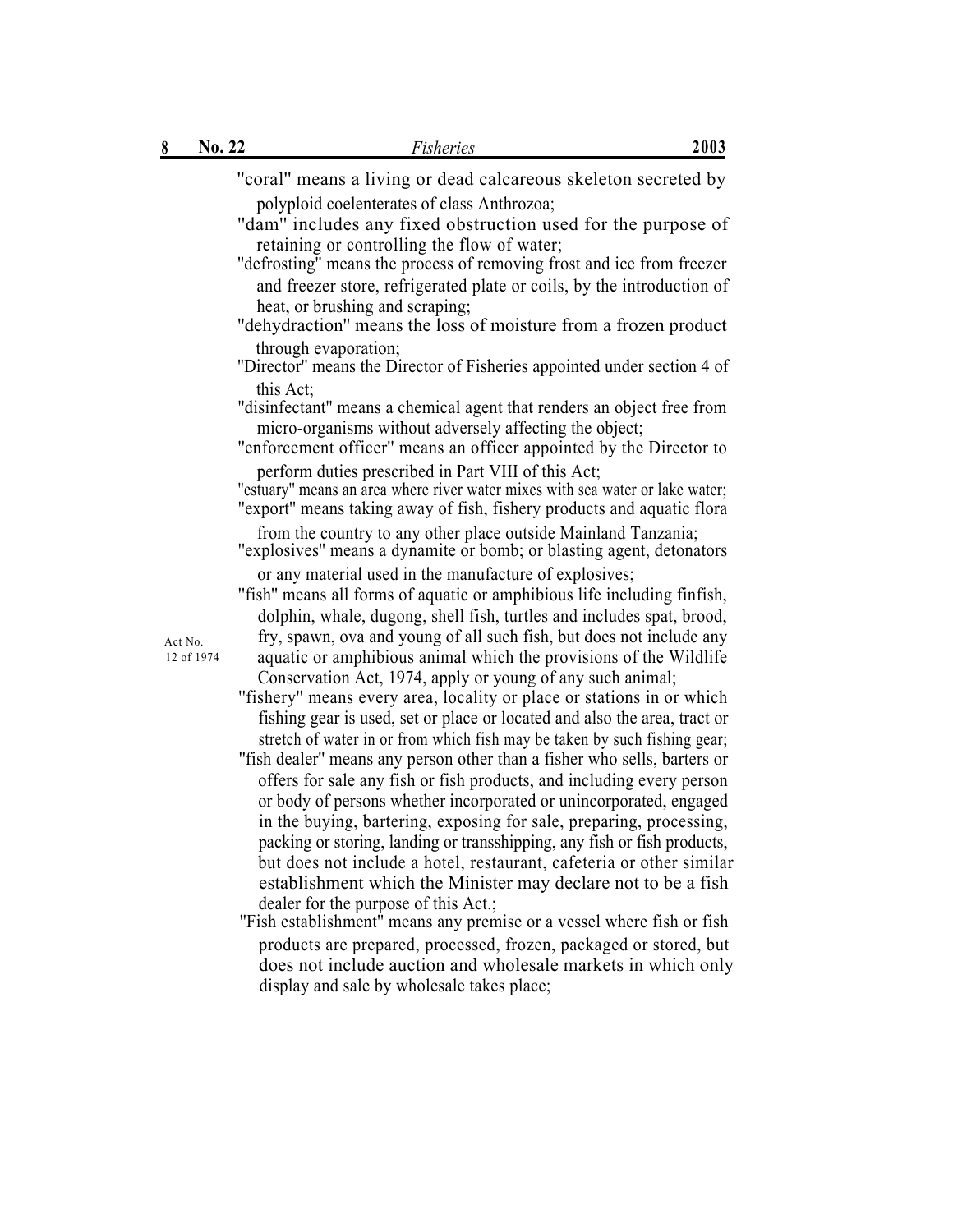| No. 22                               | <i>Fisheries</i>                                                                                                                                                                                                                                                                                 | 2003 | 9 |
|--------------------------------------|--------------------------------------------------------------------------------------------------------------------------------------------------------------------------------------------------------------------------------------------------------------------------------------------------|------|---|
|                                      | "fish sanitary certificate" means an official document issued by<br>competent authority for the purpose of attesting the quality of fish<br>and fishery products at the time and site of its departure;                                                                                          |      |   |
|                                      | "Fish Inspector" means an officer designated under section $5(3)(c)$ of this Act;                                                                                                                                                                                                                |      |   |
|                                      | "fisher" means an individual who takes part in fishing, conducted from<br>a fishing vessel, a platform whether fixed or floating or from the shore;<br>"fisheries officer" means an officer appointed under this Act to exercise                                                                 |      |   |
|                                      | any of the functions allocated to the officer under this Act;<br>"fish net or net locally known as Juya la Kojani or Kavogo or any                                                                                                                                                               |      |   |
| being drawn together;                | other applicable name" means a net with mesh size below 76 mm<br>(3 inches) which are uniform from wing to code-end and while in<br>use its foot rope drags through the fishing ground while the ends are                                                                                        |      |   |
|                                      | "fisheries protection vessel" means a vessel not engaged in commercial                                                                                                                                                                                                                           |      |   |
| being a government service;          | activities, deployed by the state, for the purpose of monitoring,<br>control, surveillance and law enforcement; and is clearly identifiable                                                                                                                                                      |      |   |
| trapping of fish or aquatic flora;   | "fishing" means collecting, capturing, gathering, killing, snaring or                                                                                                                                                                                                                            |      |   |
|                                      | "fishing effort" means the level of fishing, as may be defined <i>inter alia</i> ,<br>by the number of fishing vessels, number of fishers, amount of<br>fishing gear and the time spent fishing or searching for fish;                                                                           |      |   |
|                                      | "fishing gear" means any net, line, cork. buoy, basket, trap, hook or<br>other article apparatus, structure construction or installation                                                                                                                                                         |      |   |
| fishing activity is conducted;       | whatsoever used for the purpose of fishing;<br>"fishing ground" means an area or locality in any water body where                                                                                                                                                                                |      |   |
| fish or aquatic flora;               | "fishery product" means anything made, extracted or obtained from                                                                                                                                                                                                                                |      |   |
| equipment;                           | "fishing vessel" means vessel, boat, ship or any other navigable craft<br>which is used for fishing or related activities, and includes all its                                                                                                                                                  |      |   |
| includes stake, net and basket trap; | "fishing weir" means any erection, structure, construction or obstruction,<br>placed across or in any water temporarily or permanently fixed to or<br>resting on the bed or a bank, which is designed for the purpose of<br>collection, gathering, capturing, killing fish or aquatic flora, and |      |   |
| United Republic of Tanzania;         | "foreign fishing vessel" means a fishing vessel which is not registered<br>in the United Republic of Tanzania and does not fly the flag of                                                                                                                                                       |      |   |
|                                      |                                                                                                                                                                                                                                                                                                  |      |   |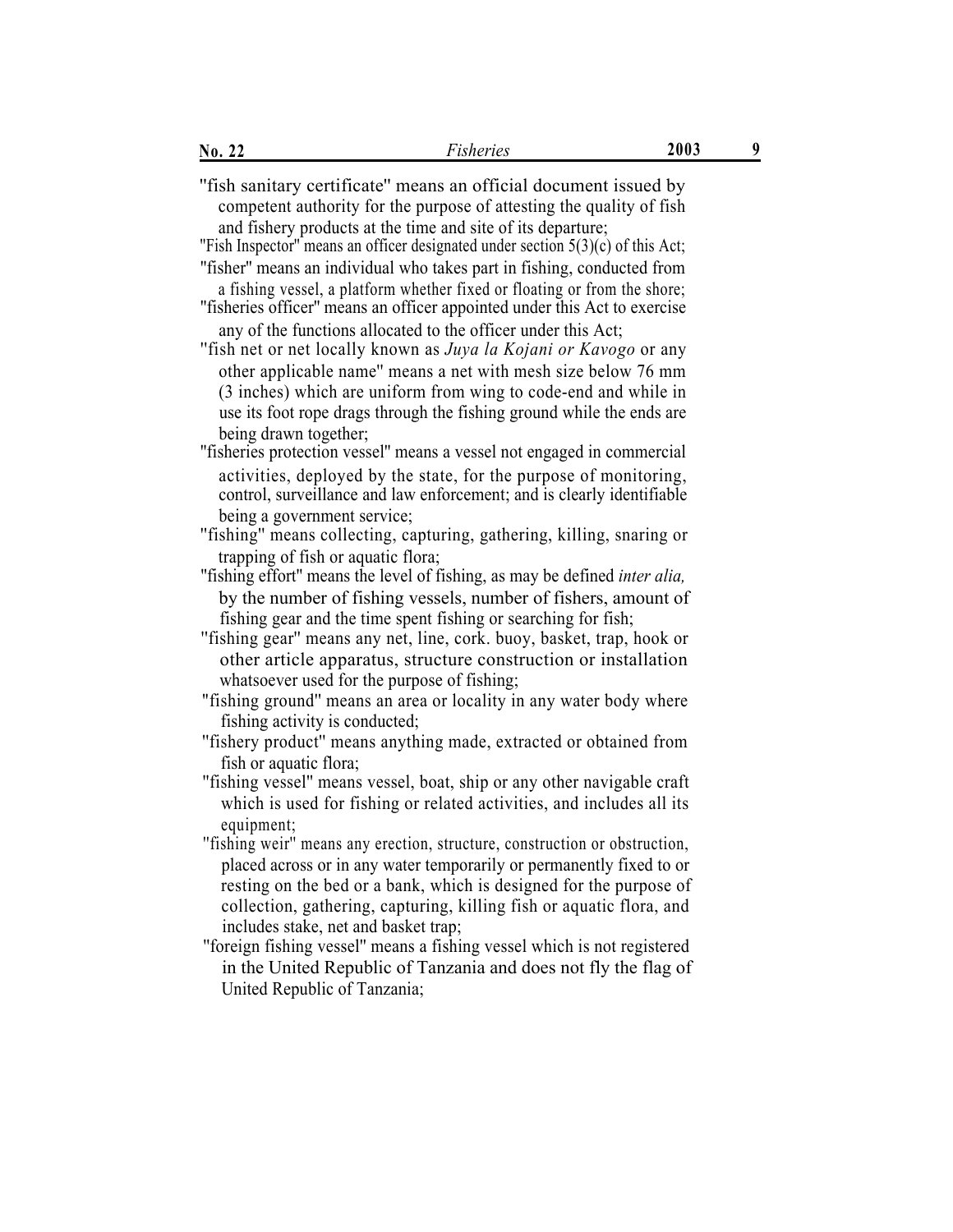- ''fresh product'' means a fish product whether whole or prepared, which has not undergone any treatment to ensure preservation other than chiking and includes fish product packed under vacuum or in a modified atmosphere;
- ''fresh water sport fish'' means any fish exploited for leisure in lakes, dams or rivers and includes the young and the eggs thereof;
- ''frozen product'' means a fish product which has undergone a freezing process to reach a core temperature of-
	- $18^{\circ}$ C or lower, after temperature stabilization;
- ''genetic resource'' means genetic material of actual potential value;
- ''genetically modified resources'' means all stocks used for the purpose of aqua culture and other culture based fisheries after genetic alteration;
- ''gill net: means a fishing gear made of thread with standard measurement
	- of 26 meshes deep and ninety meters long used for capturing fin fish by gill operculum;
- ''Government fishing vessel'' means any fishing vessel belonging to or in the services of the United Republic of Tanzania; ''good manufacturing practice'' means a combination of manufacturing
- and quality control procedure aimed at ensuring that products are consistent manufactured to their specifications;

# "hazard" means a biological or chemical agent or physical condition with the potential to cause harm and includes any of the following-

- (a) contamination or re-contamination to unacceptable levels, with a biological, chemical or physical agent or a material, semi finished or unfinished products;
- (b) or other undesirable microbial metabolites, generations of chemical, growth or survival of micro-organisms to unacceptable levels in raw materials, semi finished or finished products; and
- (c) production or persistence to unacceptable levels, or toxins or other undesirable microbial metabolites;
- ''Hazard Analysis and Critical Control Point (HACCP)'' means approach used-
	- (a) to assess the potential hazards associated with the production, processing, preparation and distribution of fish and the risk and severity of each hazard;
	- (b) to identify appropriate preventive, control or measures that can be applied to prevent, eliminate or reduce the hazard to acceptable levels;
	- (c) to provide assurance that the appropriate prevention; control or corrective actions have been applied correctly;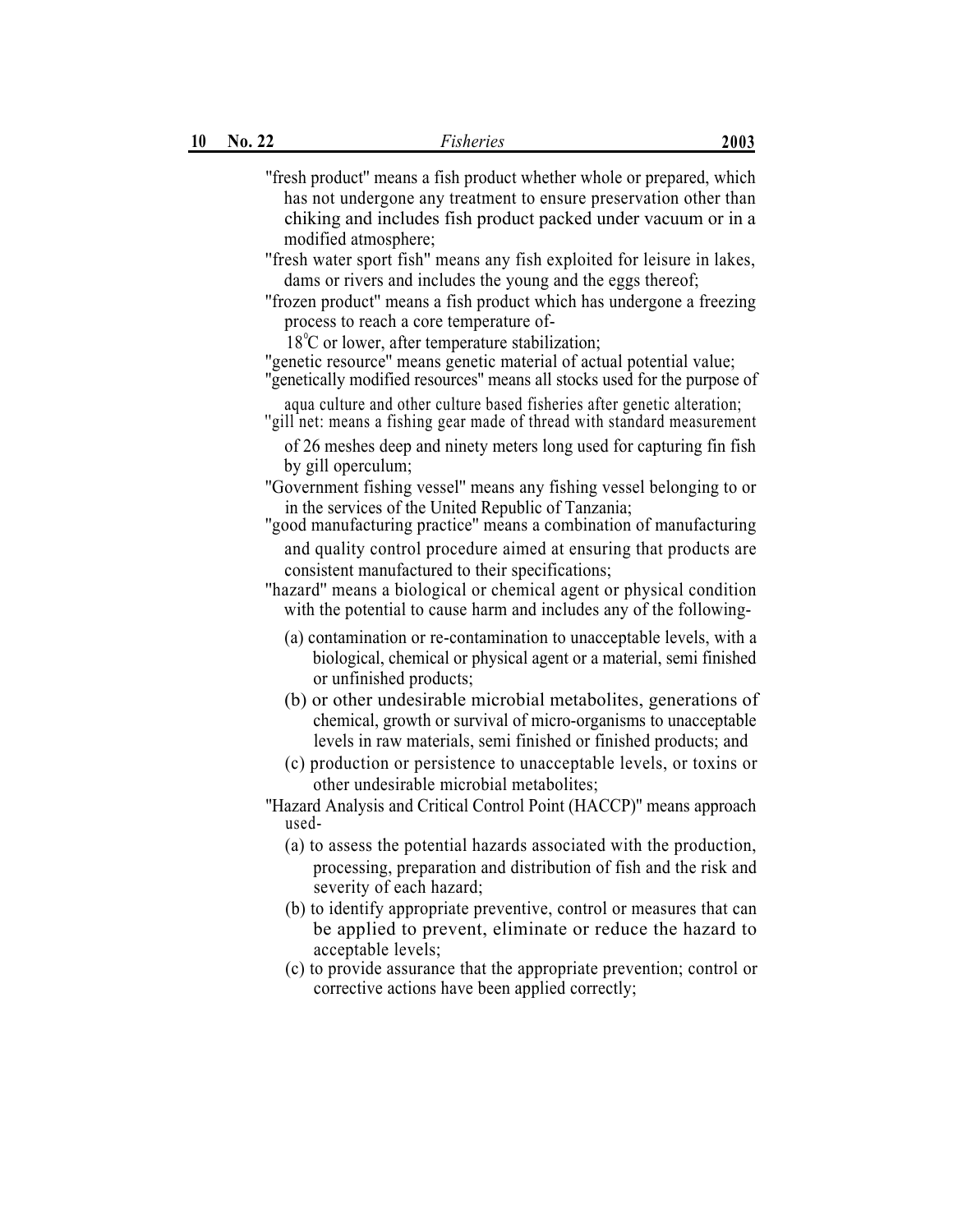final delivery;<br>"import" means the bringing into the country any fish or fishery"

product and aquatic flora from any place outside Mainland Tanzania; ''immature'' in relation to any specie of fish means a fish of that specie which

is smaller in size or length than the size or length prescribed in this Act;

''industrial fisheries'' means categories of fisheries that are of large scale, commercially oriented and which employ advanced techonolgy; ''interested party'' means any group of persons recognized by

management authority as having legitimate interest in the resource being managed;

''internal trade'' means purchasing or selling of fish or fishery product within the country;

"landing'' means the bringing of fish, fishery product or aquatic flora to the harbour, port or beach from within or outside the territorial waters for the first time after being caught;

"length" means:-

- (a) in relation to a fishing vessel the overall length of the vessel from forward part of the stem to the side or rim timbers;
- (b) in relation to a lobster, the distance from the head carapace to the end of the body shell (abdominal length) measured along a line parallel to the centre line of body shell;
- ''licensing officer'' means an officer empowered by the Director to issue licences;

''local authority'' means district authority, or an urban authority as ascribed to it under the Local Government (District) Authorities Act, 1982 or the Local Government (Urban) Authorities Act, 1982;

''major deficiency'' means any condition in a product or environment including equipment and materials which if not corrected within reasonable time is likely to cause adverse health conditions to consumers and or the quality of the product;

''management'' for the purpose of fish processing establishments,

includes any person in charge of an establishment; ''mesh'' means the opening or space in a net enclosed by threads of the

net or, in the case of a wire net, by the stands of wire; ''minor deficiency'' means any observed condition or malpractice,

which does not conform to the sanitary requirements, but is neither major nor serious;

''Minister'' means the Minister for the time being responsible for fisheries;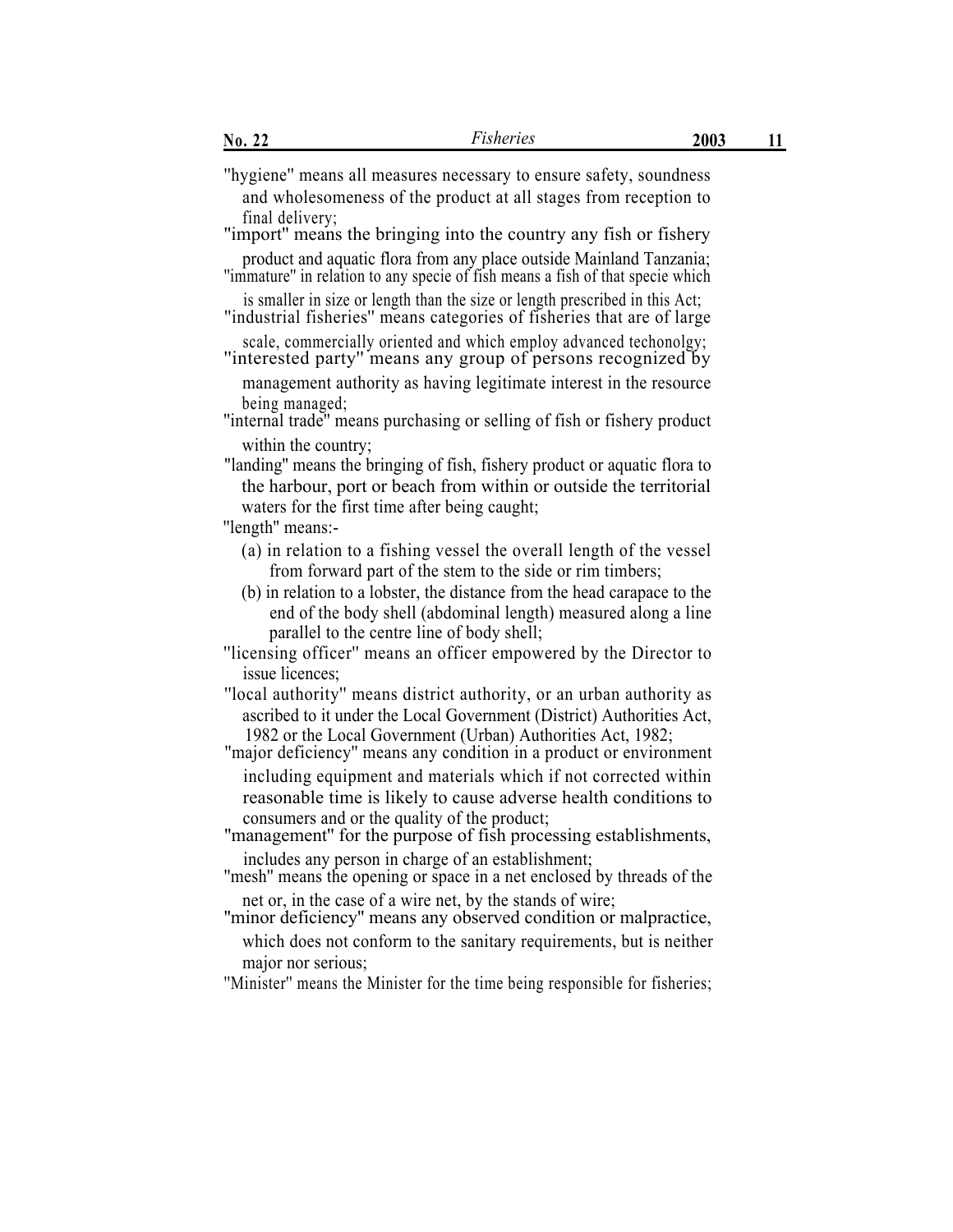| 2003 | Fisheries                                                                                                                                                                                                                                    | No. 22 | 12 |
|------|----------------------------------------------------------------------------------------------------------------------------------------------------------------------------------------------------------------------------------------------|--------|----|
|      | "molluse" means a large phylum of invertebrates without segments or                                                                                                                                                                          |        |    |
|      | limbs, usually having a mantile or folds of skin that secrets a shell;<br>members of the phylum include lamellibranches, gastropods,<br>cephalopods and scaphopods;<br>"net" means fishing gear made of thread or wire or any other material |        |    |
|      | designed to be used for the purpose of collecting, capturing,<br>gathering, killing fish or aquatic flora;                                                                                                                                   |        |    |
|      | "owner" as applied to registered fishing vessel or gear, means the<br>registered owner or holder of a fishing licence;                                                                                                                       |        |    |
|      | "oyster" means any mollusc of any species of genus Crassostrea;<br>"poison" means any natural or synthetic chemical used to kill fish;<br>"processing" means cleaning, filleting, icing, packing, canning, freezing,                         |        |    |
|      | smoking, salting, drying or otherwise preparing of fish or fish                                                                                                                                                                              |        |    |
|      | products for marketing;<br>"product of aquatic flora" means anything made out, or composed                                                                                                                                                   |        |    |
|      | wholly or partly of any aquatic vegetation;<br>"registered tonnage" in relating to a vessel means the tonnage appearing                                                                                                                      |        |    |
|      | on her certificate of registry;<br>"responsible fisheries" means the principles and standards applicable to                                                                                                                                  |        |    |
|      | conservation, management and development of all fisheries and it<br>covers the capture, processing and trade of fish and fishery products,<br>fishing operations, aqua culture, fisheries research and integration of                        |        |    |
|      | fisheries into coastal area management;<br>"stakeholder" means a person or group of persons or institution whose                                                                                                                             |        |    |
|      | interests are materially affected, either directly or indirectly, by<br>fishing and fishing related activities subject to this Act;                                                                                                          |        |    |
|      | "sea fishery" means fisheries of the waters which are to the seaward of                                                                                                                                                                      |        |    |
|      | the high water mark<br>"semi- industrial fishing" means the categories of fisheries that are                                                                                                                                                 |        |    |
|      | small scale, commercially oriented, using small amount of capital<br>but without traditional involvement;<br>"surveillance" means checking and ensuring compliance with control                                                              |        |    |
|      | measures imposed under this Act in fishing and related activity;<br>"Tanzania fishing vessel or local vessel" means a fishing vessel                                                                                                         |        |    |

registered or licences under this Act which is owned wholly by one or more persons each of whom is a citizen of the United Republic, or by a body corporate or incorporated under and subject to the laws o the United Republic and has its principal place of business in the United Republic also includes a Government fishing vessel;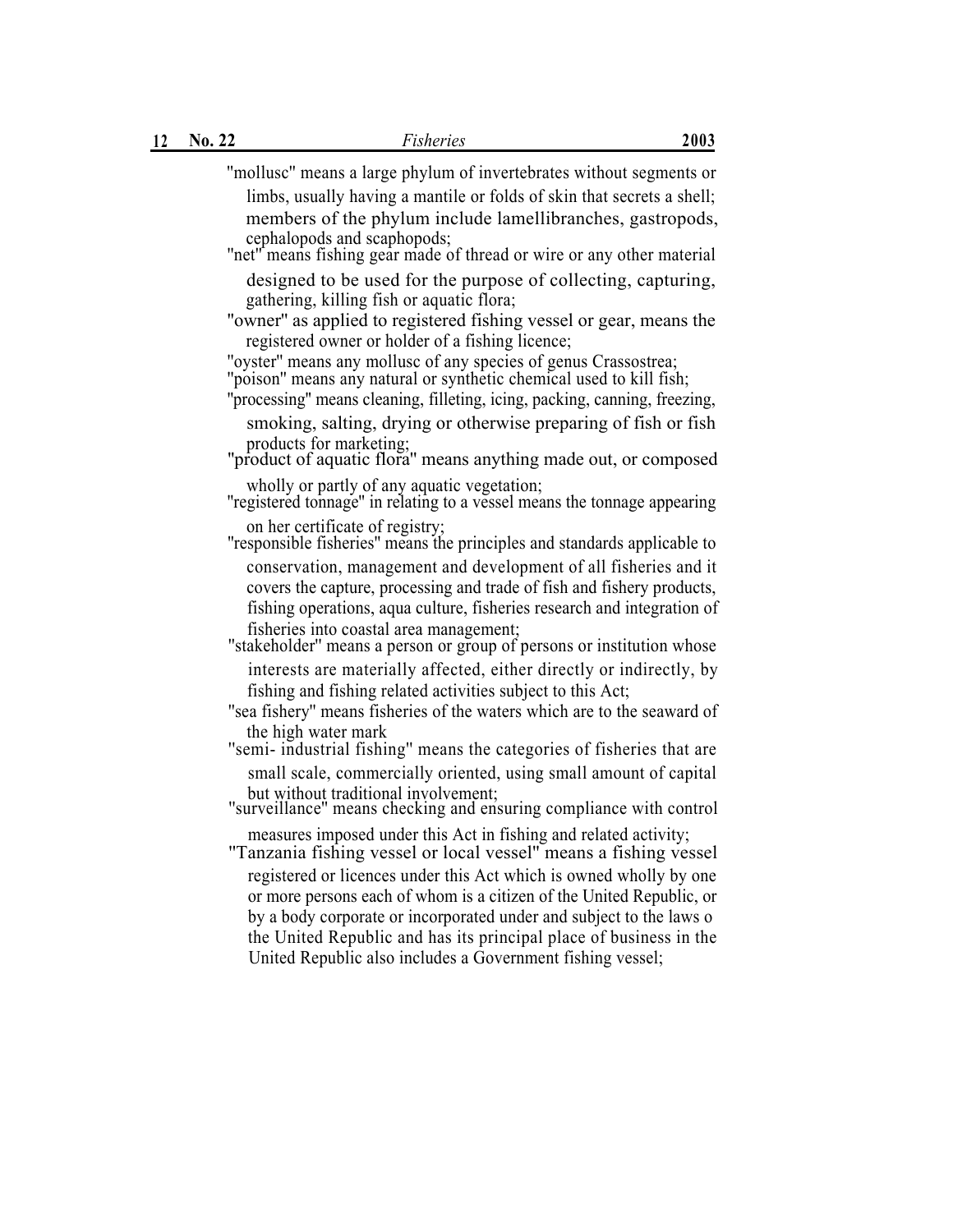''transshipment'' means the unloading of all or any of fish or fishery products or product of aquatic flora on board a fishing vessel to another fishing vessel or cargo vessel, a cargo vessel either at sea or in port without the produce being recorded by the port state as landed;

''traceability'' means the ability to trace the history application or locating of an entity by means of recorded identification;

''trout stream'' means any stream which contains trout or any other freshwater sparts fish;

''territorial waters'' means the waters within the area extending offshore to a distance of twelve nautical miles, measured from the mean low water line along the cost of Mainland Tanzania and the adjacent islands, and including all lakes, rivers, dams and fish ponds exclusing private fish ponds;

''water pollution'' means the introduction by man directly or indirectly of substances or energy into sea water or freshwater including estuaries which results into or is likely to result in such deleterious effects as harmful to fish and other living organisms, hazard to human health, hindrance to marine activities, including fishing, impairment of quality for the use of sea or freshwater and reduction of amenities;

''wholesome fish or fishery product'' means fish or fishery product which product is not decomposed, trainted or consisting of undesirable foreign materials such as petroleum products, solvent or solid materials (organic or inorganic) and other organisms such as parasites, insects per a sample unit.

### **PART II**

### ADMINISTRATION

**3.** The Minister shall be responsible for policy formulation and ensuring the execution by officials in the ministry such functions connected with the implementation of this Act.

Responsibilities of the Minister

**4.**-(1) There shall be a Director who shall be an officer in the public service.

(2) The Director shall be a professional officer in fisheries sciences and advisor to the Government in all matters related to management of fisheries.

Appointment of Director and his functions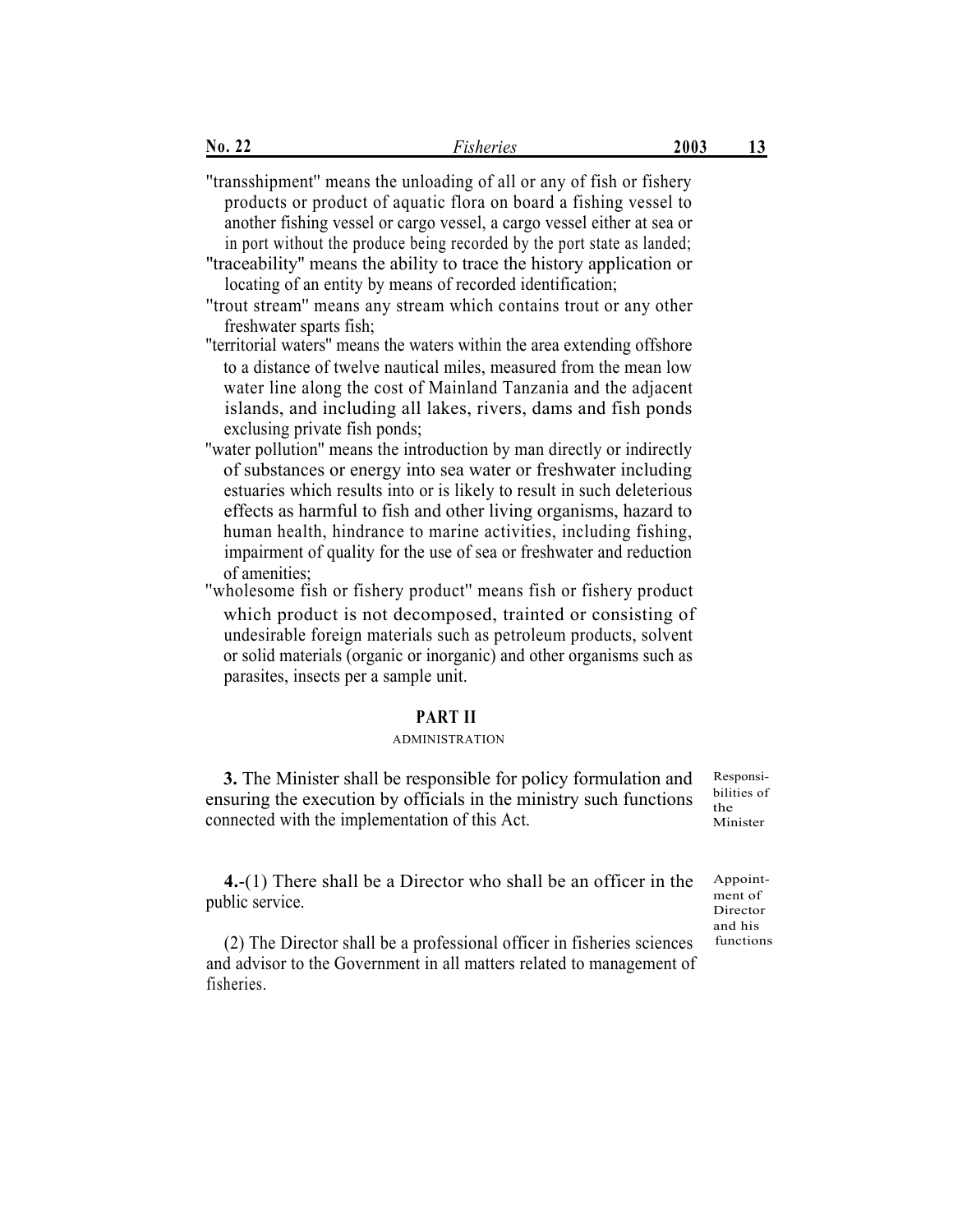(3) The Director may from time to time issue and publish circulars and directives that are in conformity with the provisions of this Act for the purpose of enhancing implementation of this Act.

(4) Where the Director is required or empowered by this Act to make a determination affecting or likely to affect the rights of any person or the opportunity for any person to undertake any activity, shall give that person reasons for such decision.

(5) Any person aggrieved by the decision of the Director made in accordance with subsection (4) may within thirty days appeal to the Minister.

5.-(1) There shall be appointed such officers to ensure efficient effective and economical management and supervision of fisheries in accordance with the provisions of this Act.

(2) Officers appointed under this section shall be allocated or delegated such functions and shall be located in such offices or institutions as the Director shall consider appropriate for the proper management of fisheries.

(3) There shall be a central registry of fishing vessels registered in accordance with the provisions of this Act.

(4) For the purpose of this section the Director, shall be the Registrar of fishing vessels.

(5) Subject to the provisions of subsection (2), the Director shall appoint the following-

- (a) vessel registration and licensing officers;
- (b) enforcement officers; and
- (c) fish inspectors.

(6) Officers appointed under this section shall carry identification cards and be answerable to the Director.

(7) The Minister may by notice published in the *Gazette,* designate any person to be an authorized officer for the purpose of all or any provisions of this Act.

(8) The Director shall by notice published in the *Gazette, and* subject to such qualifications or exceptions as may be prescribed therein delegate to such public officer, local authority, the exercise or performance of any of the functions conferred or imposed on him by this Act.

Registration, licensing, enforcement officers and Inspeclors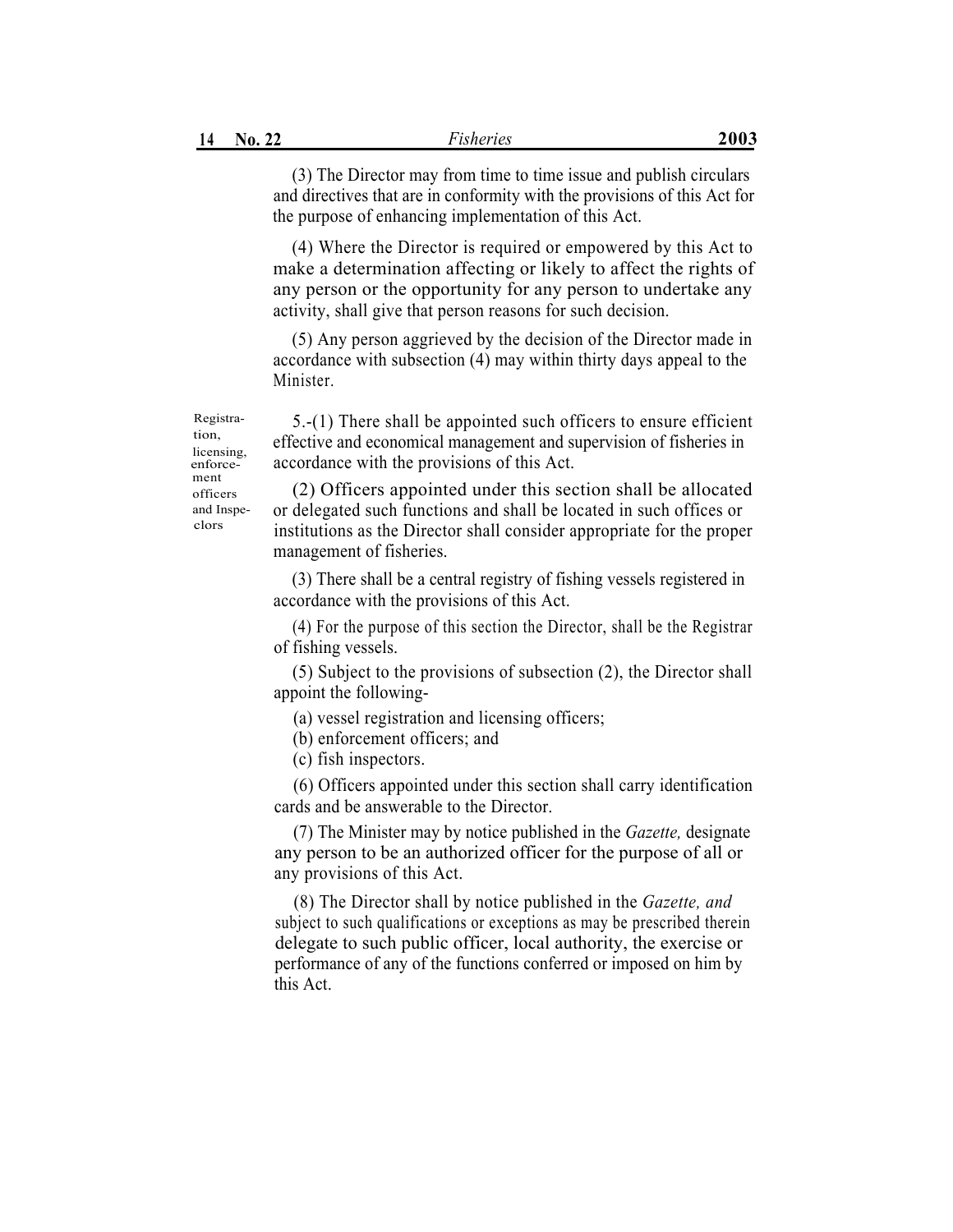| No.<br>$\sim$<br>. . | isheries | 2003 | л |
|----------------------|----------|------|---|
|                      |          |      |   |

(9) Nothing in this section shall be taken to prevent any local authority from appointing such qualified officers as it considers necessary to enable it to discharge such functions as are vested in it or allocated to it by and under this Act.

(10) Any local authority officers appointed to discharge functions under this Act shall have regard to any directives and circulars issued by the Director.

(11) Notwithstanding the provisions of subsection (5), the names of officers appointed under this subsection shall be published in the *Gazette.*

**6.**-(1) Where any matter concerning fisheries management in which any officer exercising functions under this Act or any member of his immediate family has an interest allocated to, referred to or otherwise comes to that officer for his advice, assistance or decision, that officer shall not excise any functions under this Act in respect of that matter.

(2) Where the officer referred to in subsection (1) is the Director, he shall declare his interest to the Minister, and where the officer referred to in subsection (1) is an officer appointed under section *5,* shall declare his interest to the Director, the Minister or the Director as the case may be, shall appoint another officer to exercise functions in respect of that matter.

**7.** The Director and all officers appointed under this Act may, where Informait is appropriate to do so, provide and disseminate information and guidance, in writing by order or notice to members of the public in connection with the implementation of this Act.

**8.**-(1) The Director shall use his best endeavors to ensure that all the local government authorities and associations of local authorities and other fisheries management authorities are consulted and kept informed of management of fisheries under this Act and any other written laws related to the management of fisheries.

(2) Where there is any conflict between the local authority management plan and other local authority applicable to a water body, the Director and other relevant officers and members of the local authority shall consult together and use their best endeavors to reconcile any such variances.

tion to members of the public

Conflict of interest

Relationship between the Ministry, Local authorities and fisheries management authorities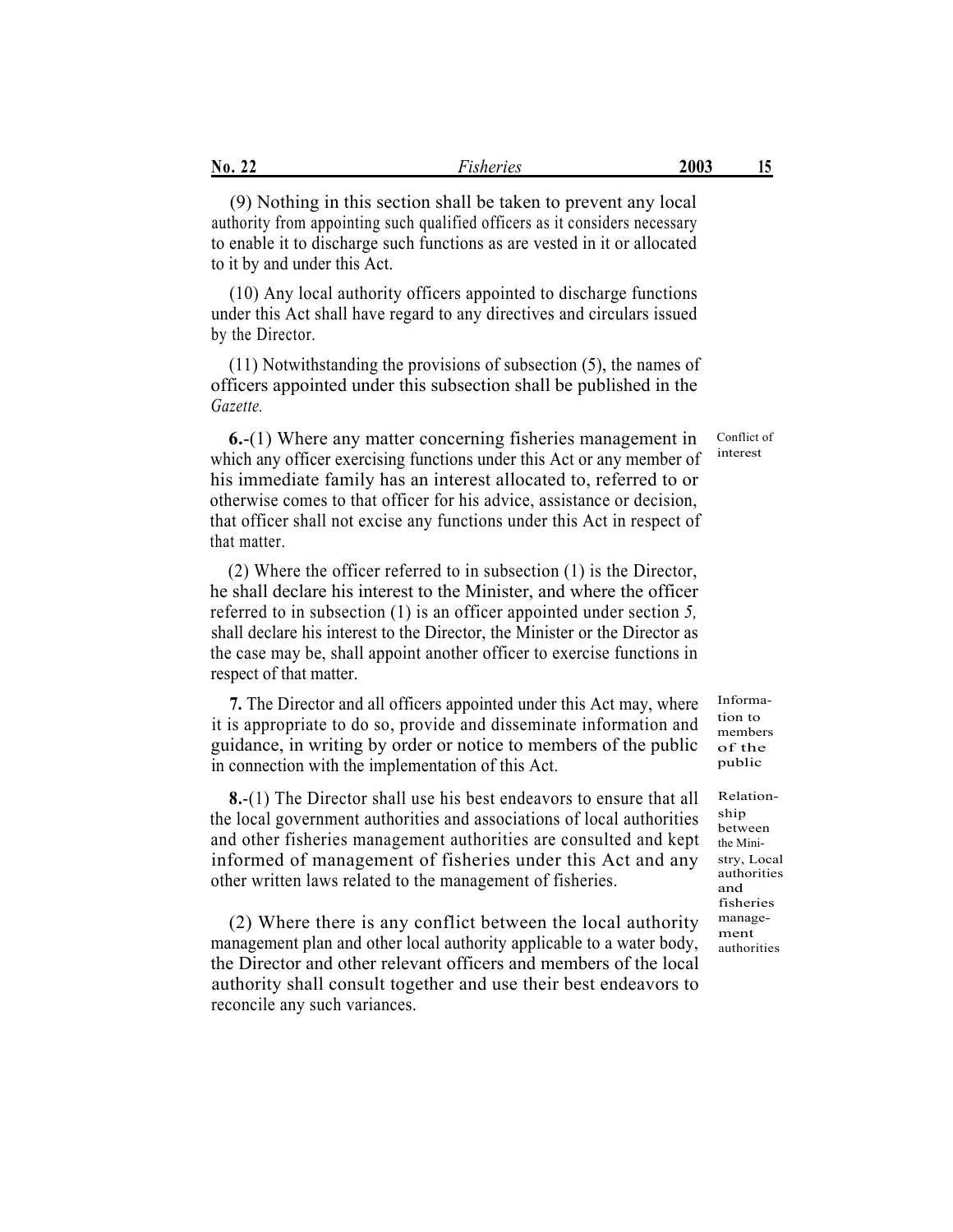(3) Where the Director is of the opinion on the basis of information given to him by any officer exercising functions under this Act or otherwise that a local authority with the responsibility to exercise functions in accordance with the provisions of this Act, Code of Conduct for responsible fisheries, aqua culture development, fishing operations, fisheries management, fish utilization and marketing has mismanaged the functions of this Act, the Director may-

- (a) serve a notice on that local authority requiring it to take the steps specified in that notice within the time specified therein to rectify and improve its fisheries management; or
- (b) serve a notice on that local authority requiring it to show cause, within the time specified therein, as to why the Director should not arrange that such functions of fisheries management as may be specified should be taken over by another local authority or by the Director for such period of time as may be specified in the notice;
- (c) in either case referred to in paragraph (a) or (b), upon making a written request to that local authority, appear before such local authority personally or his representative for the purpose of making representation; and
- (d) if in his opinion, the local authority has failed to show cause as required under paragraph (b) above, prepare and submit a report with recommendations to the Minister on the mismanagement of fisheries functions by such local authority and what action should be taken thereon.

(4) Where the Minister after considering the report from the Director referred to in paragraph (d) of subsection (3) is satisfied that, owing to the mismanagement, by any local authority of any of its functions in relation to fisheries, it is in the public interest that such local authority shall cease to exercise all or any management functions in relations to fisheries, the Minister shall make consultation with the Minister responsible for local authorities in respect of the mismanagement of such fisheries functions.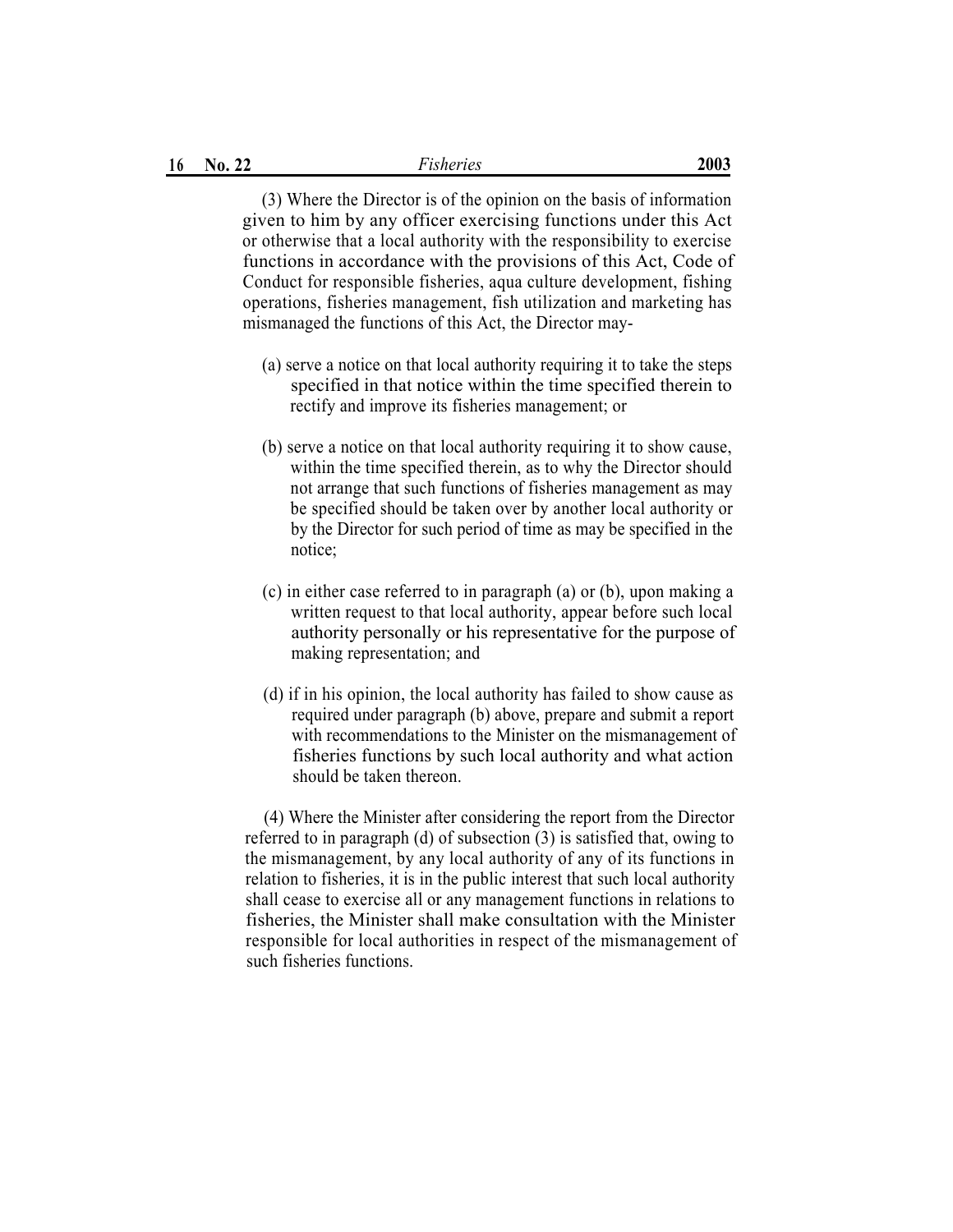| No.<br>- -<br>~~<br>. . | ısheries<br>isher | 2003 |  |
|-------------------------|-------------------|------|--|
|                         |                   |      |  |

(5) The Minister responsible for local authority shall, if he is satisfied that there is the mismanagement by the local authority of its functions in relation to fisheries invoke his powers as provided for under section 169 of the Local Government (District Authorities) Act, 1982 and section 71 of the Local Government (Urban Authorities) Act, 1982 and direct the Director or another local authority to take over the functions of such local authority as may be specified.

(6) The other local authority or the Director shall exercise any functions in relation to the management of fisheries which it or he is directed to manage under the provisions of subsection (5) on behalf of and for the benefit of the people within the jurisdiction of the first local authority whose functions have been take over and the net profits of management, if any, shall, after deduction of the costs of management and development, be deemed to be part of the revenue of the first local authority; which shall likewise bear any losses incurred.

(7) For the purposes of this section, a local authority shall include a village council.

# **PART III**

### DEVELOPMENT OF THE FISHING INDUSTRY

**9.**-(l) The Director shall, in co-operation with other appropriate agencies and divisions or departments of the Government, promote, encourage and support all initiatives leading to the development and sustainable use of the fish stock and aquatic resources through such measures as:

Development and sustainable use of aquatic resources

- (a) provision of investment guidelines in the fisheries sector;
- (b) facilitation of development and maintenance of fisheries and related infrastructure;
- (c) provisions of the establishment of a code of practice for aqua culture development and fish processing;
- (d) facilitating artisanal fishing, semi-intensive aqua culture with simple technologies and low capital investment including pre-evaluation of the effects of aquaculture on genetic diversity and ecosystem integrity, based on the best available scientific information and through development of short, medium and long term fisheries scientific research Plans;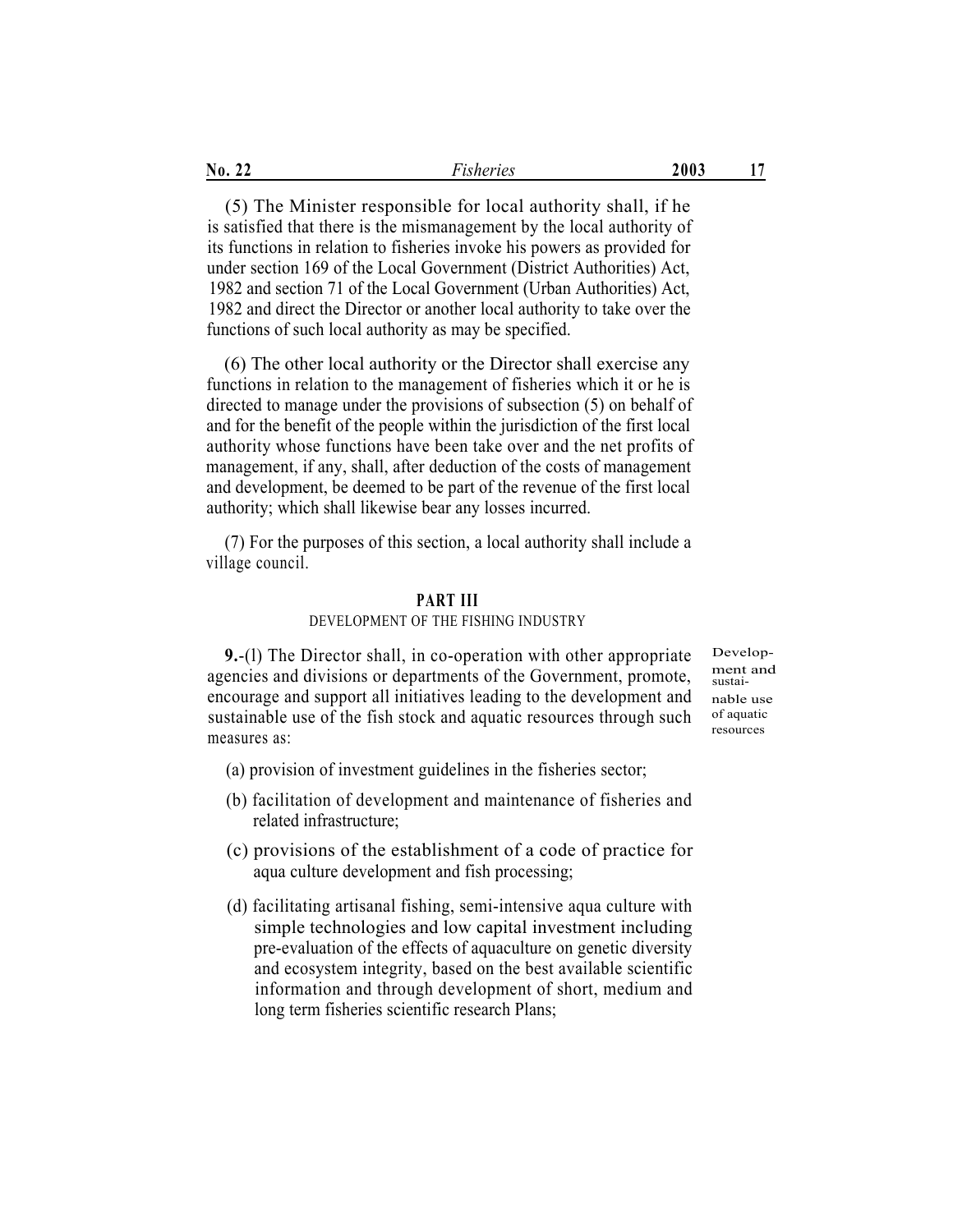| 18 | No. 22 | <i>Fisheries</i>                                                                                                                                                                                                                                                            | 2003 |
|----|--------|-----------------------------------------------------------------------------------------------------------------------------------------------------------------------------------------------------------------------------------------------------------------------------|------|
|    |        | (e) promotion of sound utilization of the ecological capacity of<br>water based areas, as a means of generating income and food;<br>(f) encouraging the involvement of stakeholders in the planning,<br>development and management of fishery resources;                    |      |
|    |        | (g) improving fisheries statistical data collection and processing<br>through assessment of the adequacy of the existing data<br>collection;                                                                                                                                |      |
|    |        | (h) facilitating the availability, accessibility exchange of fisheries<br>information and storage;                                                                                                                                                                          |      |
|    |        | (i) facilitating initiatives geared towards availability of fisheries<br>inputs;                                                                                                                                                                                            |      |
|    |        | (j) pursuing continuation and introduction of fisheries integrated<br>programme of effective management of coastal zone to meet the<br>ecological and social economic needs of the present and future<br>generation; and                                                    |      |
|    |        | (k) strengthening of regional and international collaboration in the<br>sustainable utilization, management and conservation of<br>resources in shared water bodies by:                                                                                                     |      |
|    |        | (i) supporting responsible fishery practices within the country;                                                                                                                                                                                                            |      |
|    |        | (ii) cooperation in the promotion of suitable fisheries practices;<br>(iii) ensuring responsible choice of species, sites and management<br>of fisheries which could affect trans-boundary aquatic<br>ecosystems;                                                           |      |
|    |        | (iv) consulting with neighbouring states before introducing<br>non-indigenous species into trans-boundary aquatic<br>ecosystems;                                                                                                                                            |      |
|    |        | (v) establishing database and information networks to collect<br>and disseminate data related to fisheries activities to<br>facilitate cooperation on planning for fisheries development<br>at national, sub-regional, regional and global level;                           |      |
|    |        | (vi) monitoring the impact of inputs used in fisheries: and                                                                                                                                                                                                                 |      |
|    |        | (vii) discouraging the pollution of aquatic environment.                                                                                                                                                                                                                    |      |
|    |        | (2) The Director shall, based on the best scientific evidence<br>available, adopt such appropriate measures to maintain or restore stocks<br>at levels capable of producing maximum sustainable yield<br>pursuant to relevant environmental and economic factors including: |      |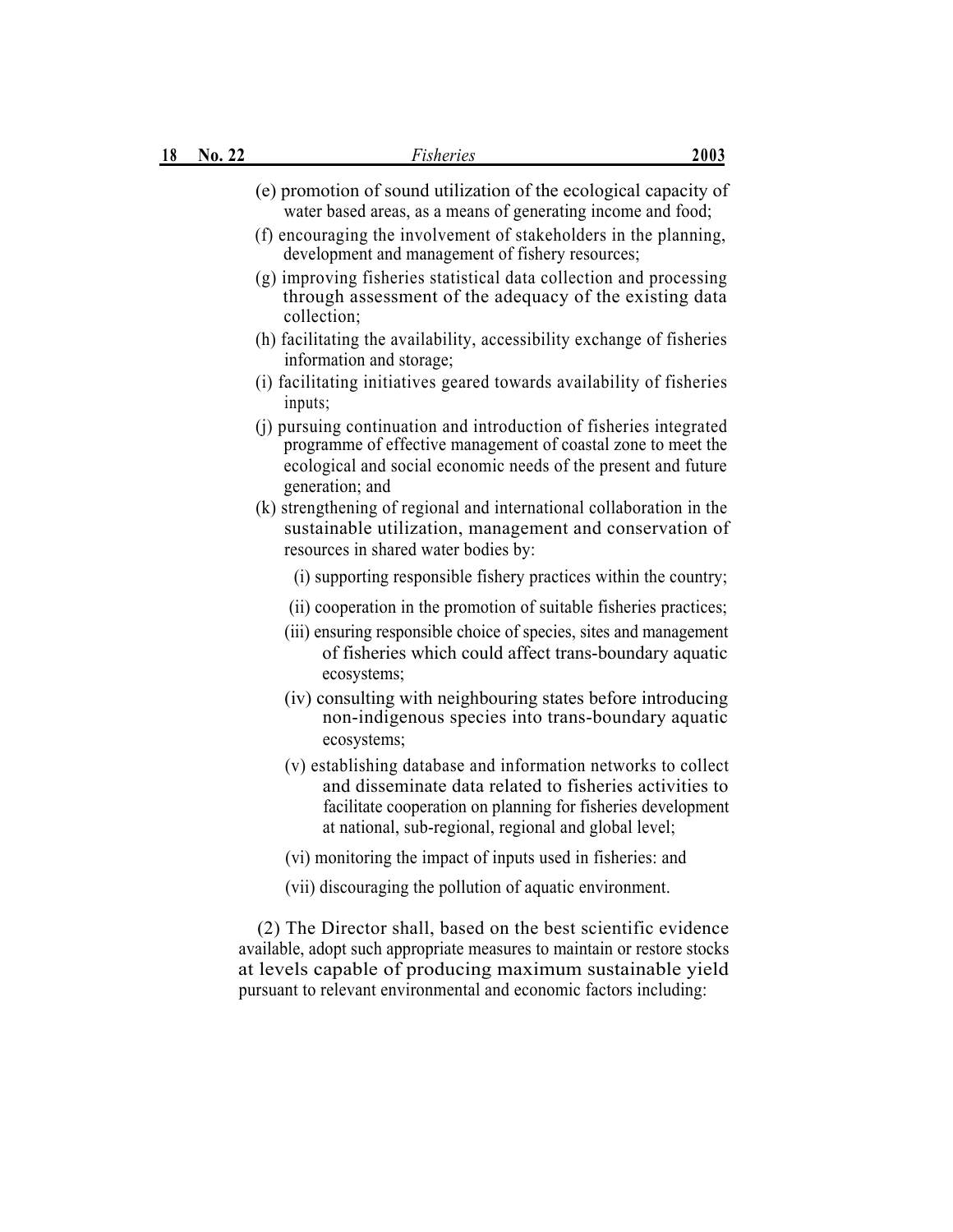| <u>No. 22</u> | <u>Fisheries</u>                                                                                                                                                                                                                                                                                   | 2003 | 19                                             |
|---------------|----------------------------------------------------------------------------------------------------------------------------------------------------------------------------------------------------------------------------------------------------------------------------------------------------|------|------------------------------------------------|
| fishery;      | (a) avoidance, of excessive fishing capacity and over-exploitation<br>of the stocks in order to maintain an economically available                                                                                                                                                                 |      |                                                |
|               | (b) promotion of responsible fisheries and the economic conditions<br>under which fishing industries operate;                                                                                                                                                                                      |      |                                                |
|               | (c) taking into account the interest of local fishers such as those<br>engaged in artsanal fisheries;                                                                                                                                                                                              |      |                                                |
|               | (d) conservation and protection of biodiversity of aquatic habitats,<br>ecosystems and endangered species;                                                                                                                                                                                         |      |                                                |
|               | (e) restoration and recovery of depleted stocks;                                                                                                                                                                                                                                                   |      |                                                |
|               | (f) assessment of adverse environmental impacts and remedial<br>measures on the resource; and                                                                                                                                                                                                      |      |                                                |
|               | (g) minimization of pollution, waste, discards, catch by lost or<br>abandoned gear, catch of non target fish or species and impacts<br>on associated or dependent species through the development<br>and use of selective, environmentally safe and cost effective<br>fishing gear and techniques. |      |                                                |
|               | <b>PART IV</b><br>AQUA CULTURE DEVELOPMENT                                                                                                                                                                                                                                                         |      |                                                |
|               | 10. The Director in collaboration with other government organs,<br>agencies and institutions shall regulate all aquaculture practices.                                                                                                                                                             |      | Regulation<br>of aqua-<br>culture<br>practices |

11.-(1) The Director shall in collaboration with local authorities and  $\frac{Aquacult}{ture not to}$ other relevant bodies ensure that-

- $(a)$  aquaculture development is ecologically sustainable and  $a$  activities allows rational use of the resource shared by aqua culture and other activities; and
- (b) the livelihood, culture and traditions of local communities and their access to fishing ground are not affected by aquaculture development.
- (c) local community has access to fishing grounds.

impair other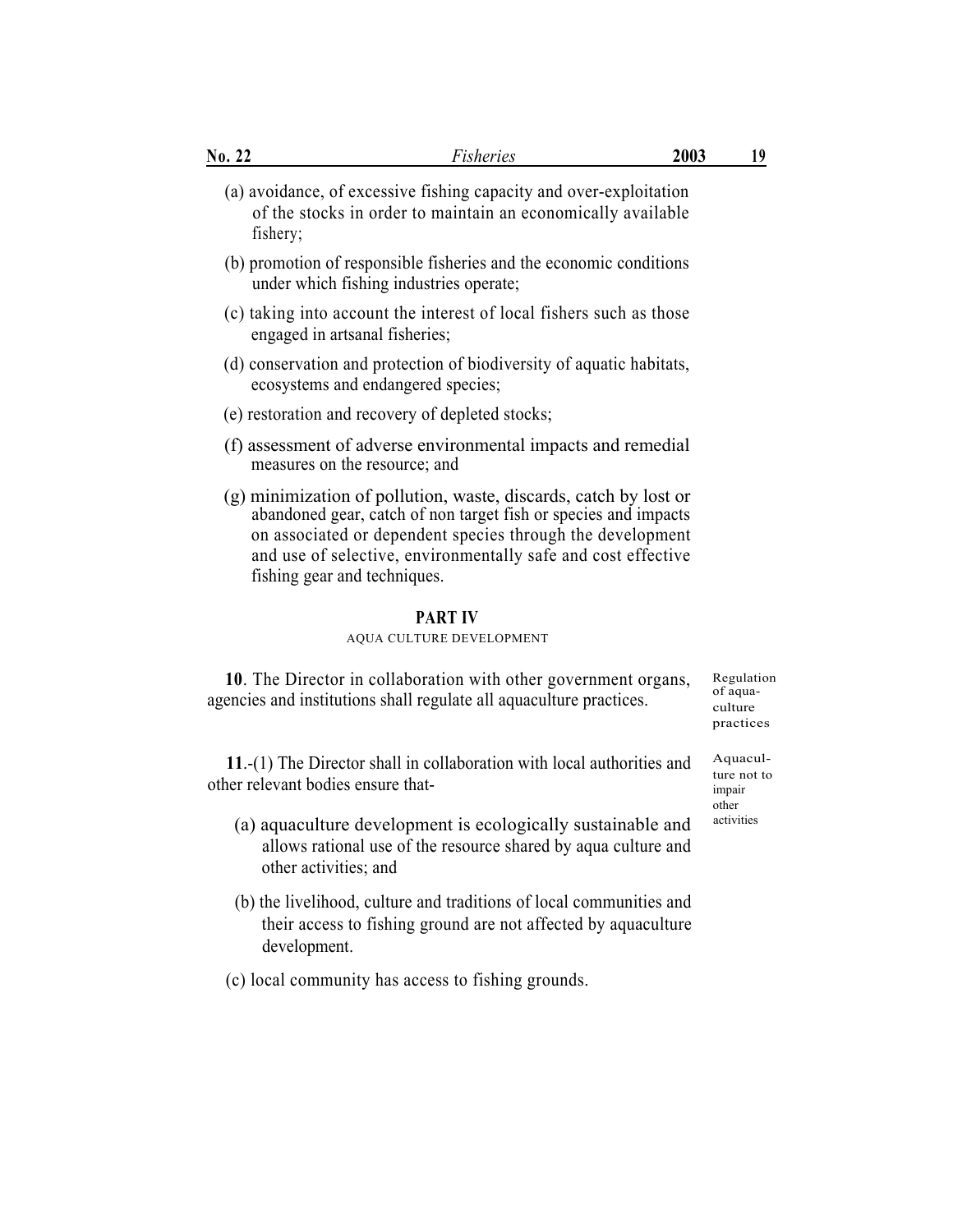(2) Any person or group of persons who deprive a local community the access to fishing grounds without good cause, commits on offence.

Register of **12**. The Director shall maintain a register of aqua farmers in the  $f_{\text{armers}}$  country.

Use of

Control of **13**. No person shall move or cause movement of eggs, fingerling, genetic and seed, exotic adult fish, genetically modified species from one water diversity body to another without a written permit from the Director.

Use of **14**. The Director shall cause documentation of wild and genetically modified species to "establish a bench mark for assessing impact of resources mounted by<br>aquaculture.

Monitoring and control of disease in fish

**15**.-(1) Local authorities shall monitor the performance of aquaculture practices within areas which form part of their jurisdiction.

(2) Where in the opinion of any local authority any fish or fish products in any waters are infected with any epidemic disease, the Director shall, if he is satisfied with the opinion of the local authority give notice in writing to the owner of the waters therein requiring the destruction of all fish or fish products in the said waters or the taking of such other measures as the local authority may specify in the notice.

(3) Any person who receives notice served upon him under subsection (2) of this Act shall comply with the requirements set out therein at his own expenses, and in default of such compliance, the local authority may enter upon the area taken or cause to be taken such measures as may be necessary for complying with the requirement of the notice and any expenses incurred thereon shall be recoverable as a civil debt from the person who has been in default.

Protection **16**. Subject to the existing regional and sub regional synergies, the beaundary Director shall initiate dialogue with riparian states to ensure Director shall initiate dialogue with riparian states to ensure ecosystems that governments and aqua farmers are obliged to protect trans-boundary aquatic ecosystems from -

- (a) escapees of cultured species into shared water bodies; and
- (b) effluents that might affect trans-boundary aquatic ecosystems.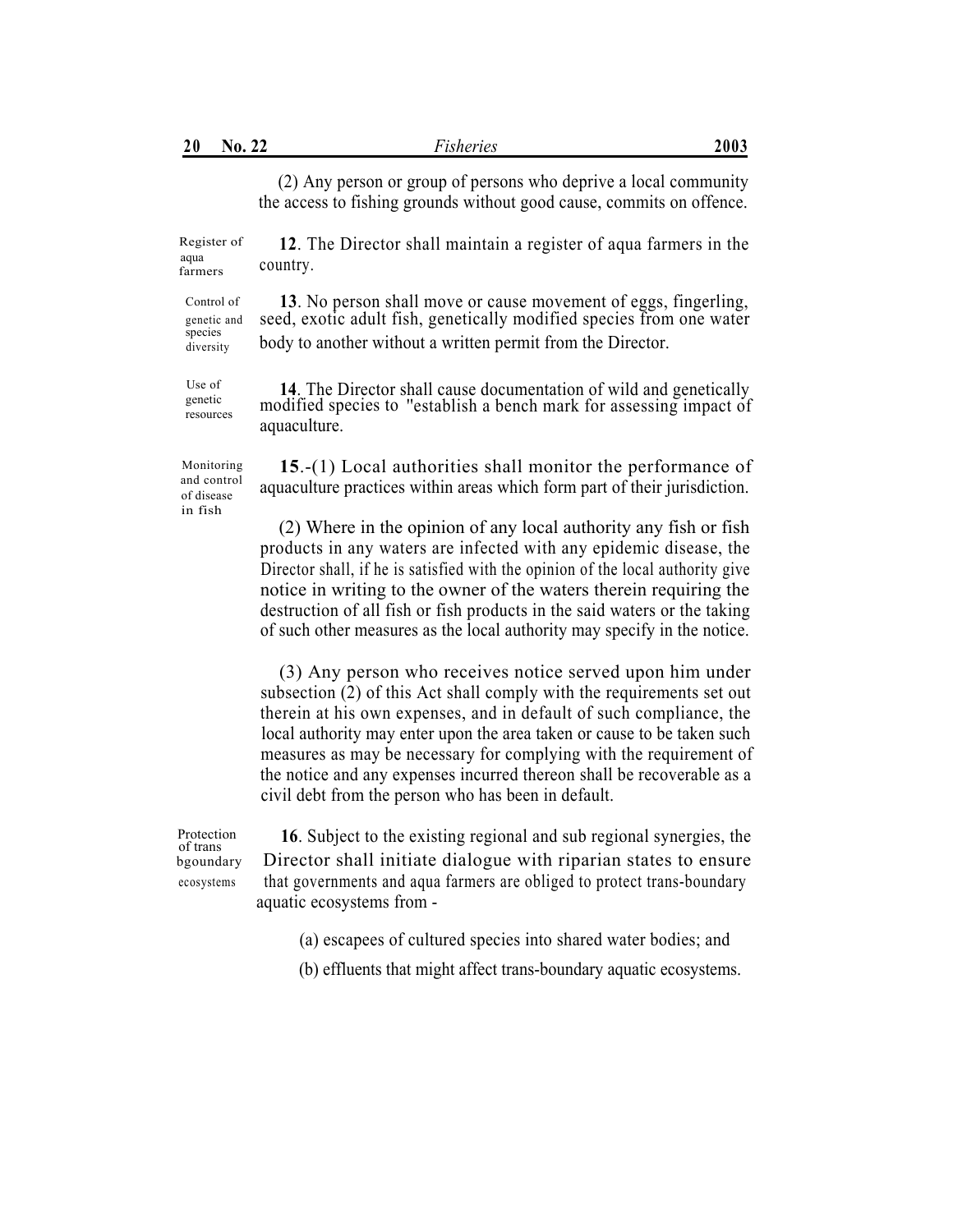# **PART V**

MANAGEMENT AND CONTROL OF THE FISHING INDUSTRY

**17**. The Minister shall by notice published in the *Gazette* impose conditions that are necessary for the proper management of fisheries which are-

Management and control measures

- (a) restricting the entry of foreign fishing vessels in territorial waters;
- (b) requiring all fishing vessels to be registered;
- (c) requiring all fishing vessels to be licensed;
- (d) requiring all fishers to be licensed;
- (e) restricting the number, size, and age of fishing vessels in any fishery;
- (f) prohibiting the use of certain types of fishing vessels and gears;
- (g) imposing closed season for designated areas, species of fish and methods of fishing;
- (h) prohibiting fishing in designated areas;
- (i) limiting the amount, size, age and other characteristics and monitoring species composition of fish that may be caught, landed or traded
- (j) regulating the landing of fish and providing for management of fish landing stations;
- (k) controlling the importation of fish and fishery products or the introduction of exotic species;
- (l) monitoring the capacity of fishing fleets to avoid excessive fishing pressure;
- (m) establishing a mechanism that will reduce excessive fishing capacity to levels commensurate with the sustainable use of fisheries: resources;
- (n) examining the performance of the existing fishing gear, methods and substituting for them those which are consistent with responsible fishing;
- (o) regulating fishing in such a way as to avoid the risk of conflict among fishers using different vessels, gear and fishing methods;
- (p) ensuring that traditional practices, which are consistent with responsible fisheries, needs and interests of indigenous people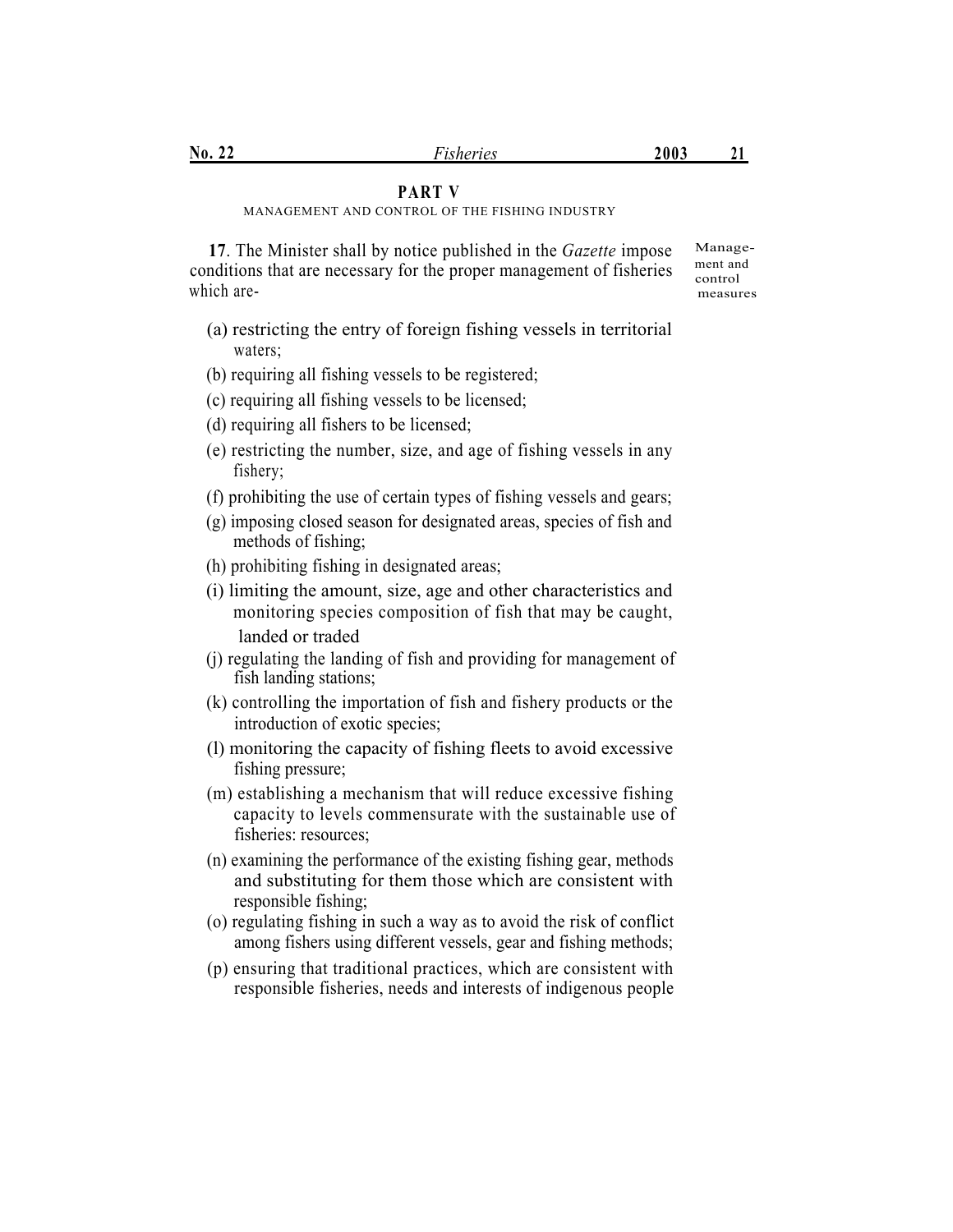| 22 | No. 22 | <i>Fisheries</i>                                                                                                              | 2003 |
|----|--------|-------------------------------------------------------------------------------------------------------------------------------|------|
|    |        | and local fishing communities which are highly dependent of<br>fisheries resources for their livelihood are given due regard; |      |

- (q) establishing effective mechanism for fisheries monitoring, surveillance control and enforcement, to ensure compliance with conservation and management measure as well as those adopted by regional or sub regional organizations or arrangements;
- (r) conducting joint surveillance, and enforcement in collaboration with other related agencies and fisher communities to ensure effective implementation of this Act;
- (s) facilitating the formation of community management units and authorized associations for the purpose of protecting and conserving fishery resources;
- (t) requiring all sport fishers to be licensed; and
- (u) regulate transshipment of fish or fish products to ensure compliance with all conservation and fishery management measures.

Beach Management units

**18**.-(1) The Director may enter into a management agreement with beach management units of the whole or part of or some specific fishery matter or activity within any water body or with any one or more local authorities having jurisdiction within the vicinity of any water body and deriving the whole or a part of their livelihood from that water body.

- (2) A management agreement shall include the following-
- (a) statement of objectives of the agreement;
- (b) description of the area covered by the agreement;
- (c) description of the management activities to be undertaken;
- (d) rules governing the use of and access to other fishers;
- (e) duration of the agreement;
- (t) provision for revision of the agreement; and
- (g) provision for settlement of disagreement.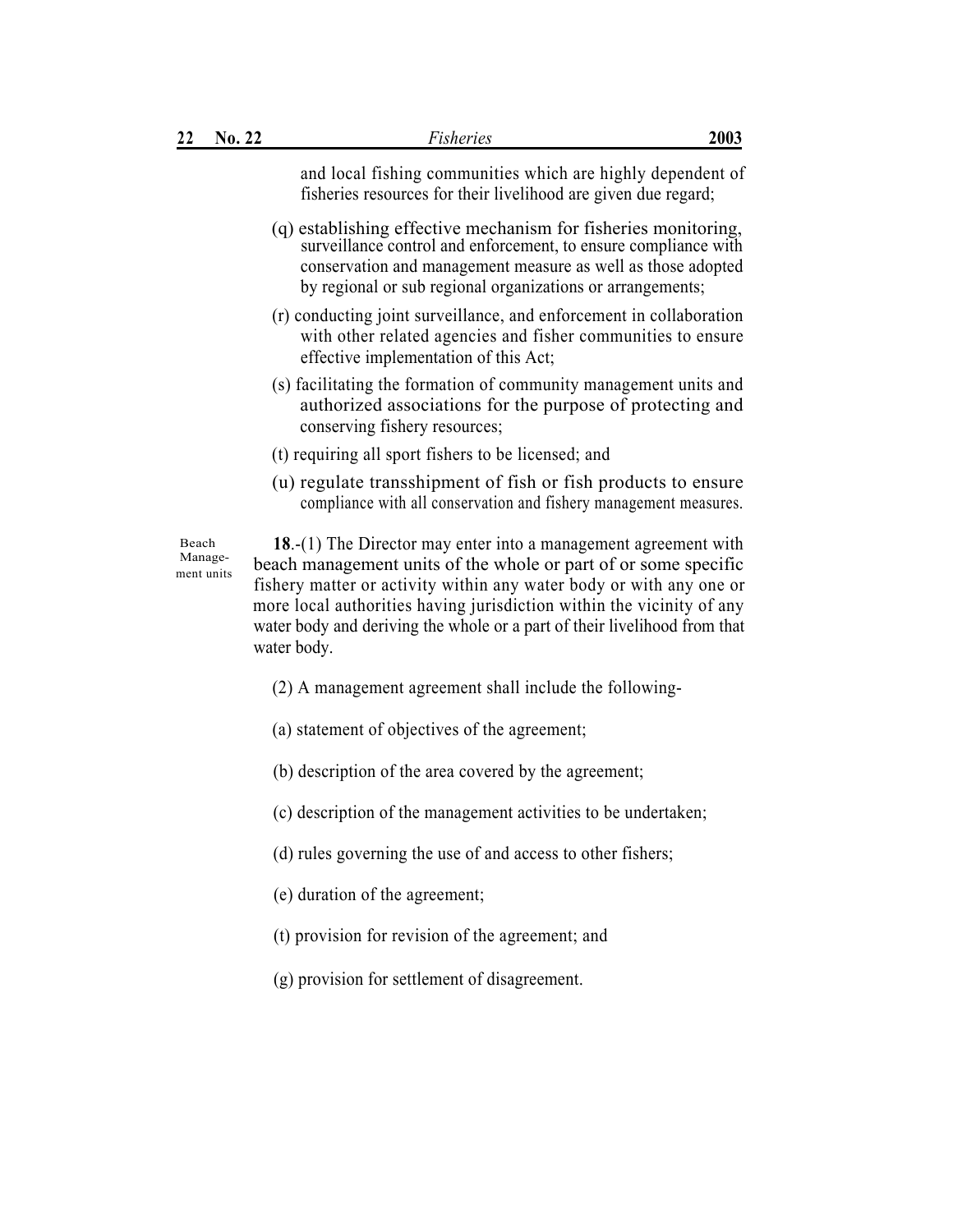| isheries<br>. . | No.<br>- -<br>$\sim$ $\sim$ |  | 2003 | . .<br>້⊿ |
|-----------------|-----------------------------|--|------|-----------|
|-----------------|-----------------------------|--|------|-----------|

**20**.-(1) Notwithstanding the provisions of section 19, the Director or any authorized officer shall for purposes of scientific research, complementary's educational and food supply with the consent in writing of the Minister, grant any fishing licence or to fish authority, as the case may be, to any person who is not a citizen of the United Republic, or, in the case of a body corporate, to any body corporate which is not incorporated by or under any written law.

(2) in case of a fishing vessel flying a foreign flag, such vessel shall not change her foreign flag unless the Registrar of Ships has consulted the Director on the same.

**21**. If the Director has reason to believe that, any fishing vessel is of mechanical or physical dimensions, which are contrary to regulations made under this Act, he shall-seek opinion from the Registrar of Ships or any other institutions with similar functions.

**22.-(1)** No person shall engage in-

(a) fishing; activities

- (b) collecting, gathering, processing or manufacturing fish products or products of aquatic flora;
- (c) selling or marketing of fish, fish products, aquatic flora or products of aquatic flora;
- (d) importing or exporting of fish, fish products, aquatic flora or products of aquatic flora,

unless he applies for and is granted by the Director or any other authorized officer a licence in respect of such activity.

(2) Notwithstanding the provisions of subsection (1), no licence or permit or permission shall be required for fishing by means of any of the following methods:

Prohibition of foreign fishing in territorial water

Licensing of foreigners

Certificate of Registry

tion of certain without licence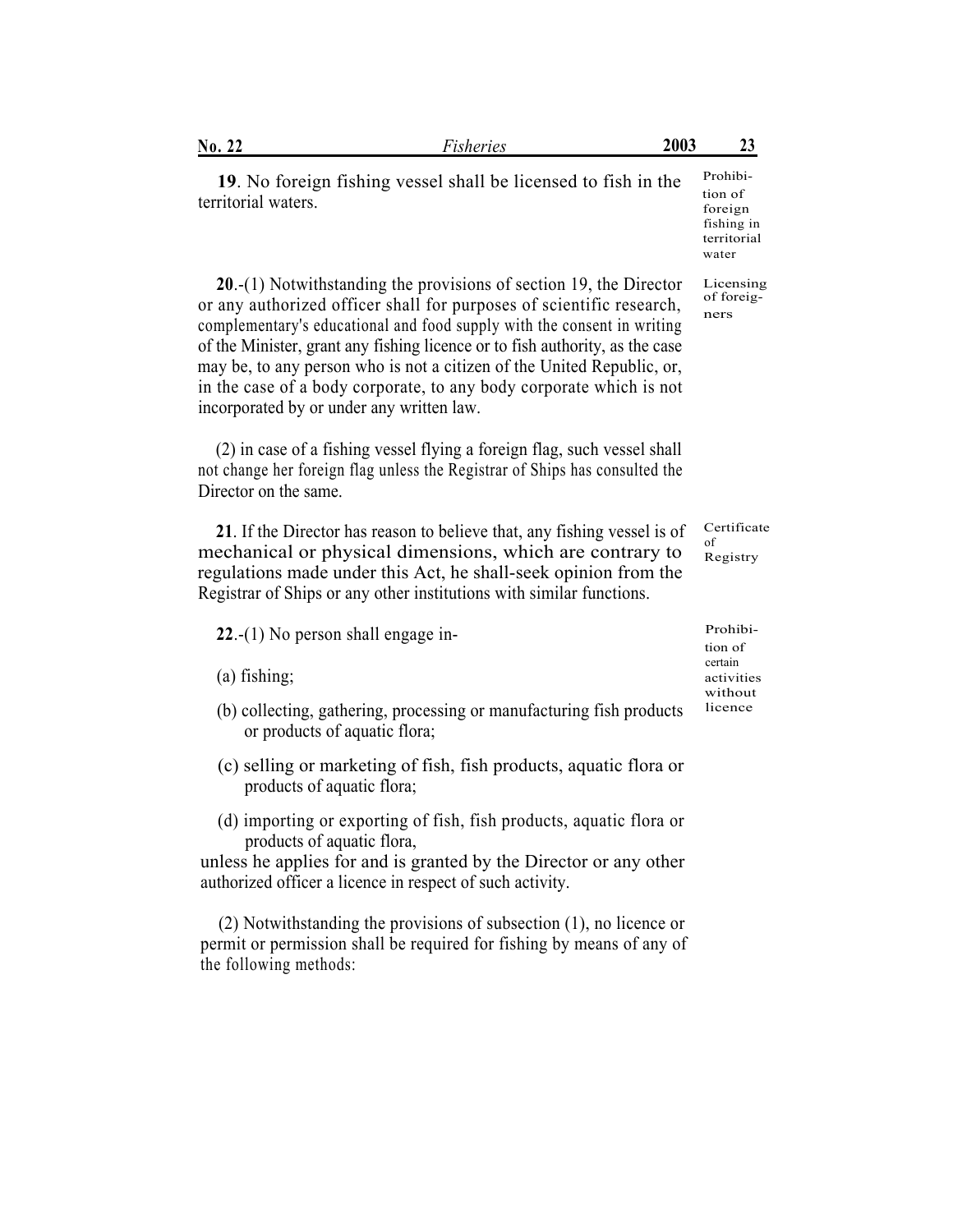(a) fishing for prawns using cloth - KUTANDA UDUVI;

(b) using rod and line or hand line from the beach without using a fishing vessel whether for sport fishing, domestic consumption or sale, except in a declared trout stream or spawning ground; and

(c) small cast nets

(3) For the purposes of this section, licences for internal fish trade shall be issued by the relevant authorities in charge of internal trade.

(4) The Minister may by a notice published in a Gazette, restrict fish establishment owners from carrying out fishing in specified water bodies.

(5) The Minister may, upon the recommendations of the Director, by order in the Gazette, restrict or prohibit fishing of any fish species or any kind of fish or dealing in fish products, aquatic flora or products of aquatic flora.

Conservation of fisheries resources

**23**.-(1) The Minister shall, after consultation with such competent persons within the public and private sectors knowledgeable on environment issues, by order in the Gazette, declare the conservation of any critical habitat or endangered species.

(2) Any order referred to in subsection (1), may contain such exceptions and exemptions from its provisions in respect of such persons and such area as the Minister may provide in such order.

(3) If any critical habitat or endangered species referred to in any order made under subsection (1) ceases to be critical habitat or endangered species, the provisions of any such order shall cease to apply.

(4) Subject to any exception or exemption provided for in any order, no person may, without licence or lawful authority, fish, take or offer for sale any fishery product from any conserved area.

### **PART VI**

### FISH QUALITY, MANAGEMENT AND STANDARDS

**Conditions** for quality management

24. The Minister shall by notice published in the *Gazette,* impose conditions that are necessary for ensuring the right of consumers to safe, wholesome and unadulterated fish and fishery products by-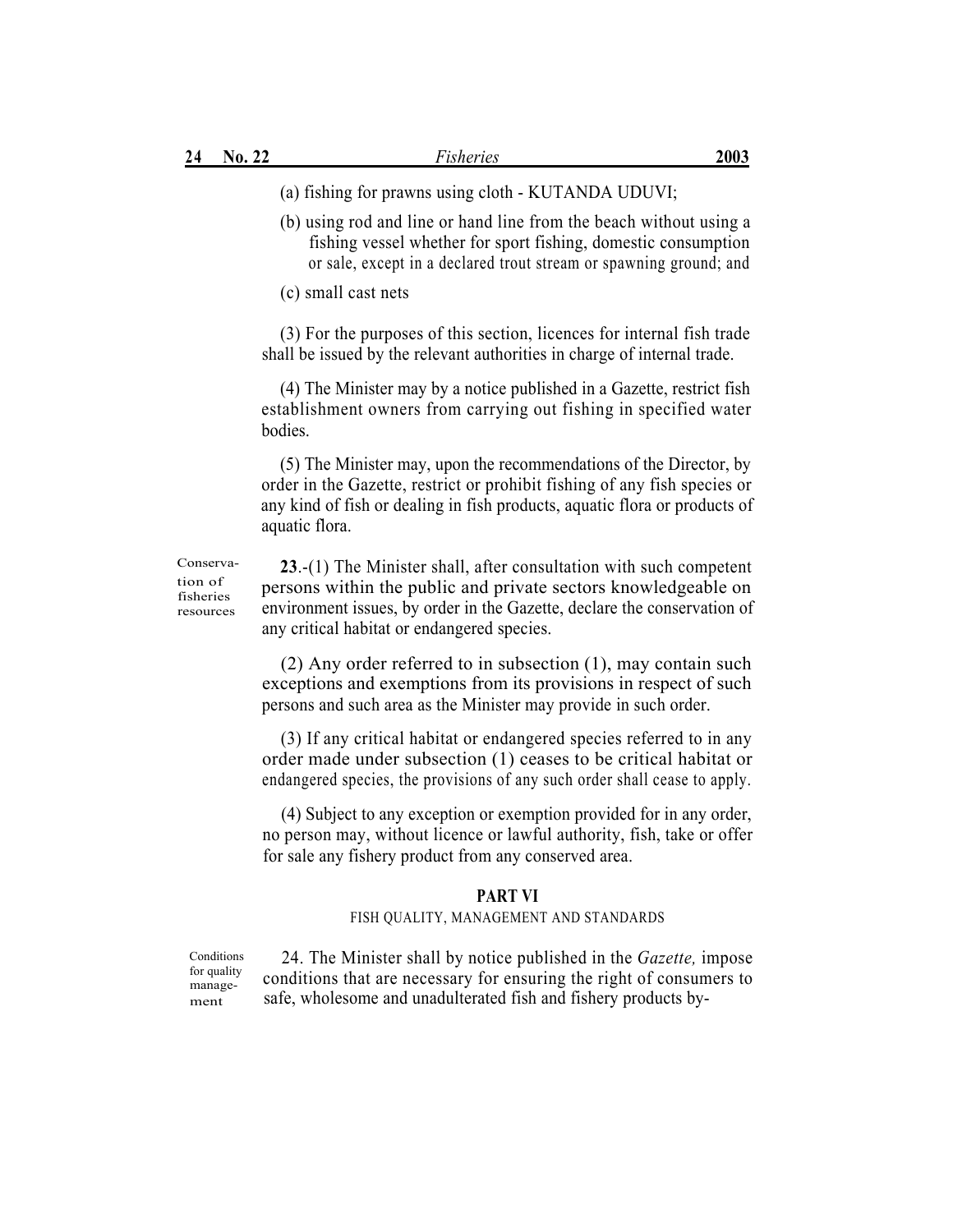| No. 22 | Fisheries                                                                                                                                                                                                                                       | 2003 | 25                     |
|--------|-------------------------------------------------------------------------------------------------------------------------------------------------------------------------------------------------------------------------------------------------|------|------------------------|
|        | (a) prescribing specifications for fish processing establishments,<br>cold rooms. ice plants, fish transportation vehicles, boats and<br>landing stations;                                                                                      |      |                        |
|        | (b) prescribing conditions under which dealers of fish and fishery<br>products shall abide to;                                                                                                                                                  |      |                        |
|        | (c) requiring management of fish processing establishments to<br>prepare and implement quality management programmes and<br>own checks;                                                                                                         |      |                        |
|        | (d) monitoring quality management programmes and application of<br>Hazard Analysis and Critical Control Point (HACCP);                                                                                                                          |      |                        |
|        | (e) performing microbiological and chemical and physical analyses<br>to fish and fishery products before they are released for human<br>consumption;                                                                                            |      |                        |
|        | (f) certifying on the quality of fish and fishery products through<br>issuance of a sanitary certificate before they are placed on the<br>market;                                                                                               |      |                        |
|        | (g) prohibiting the sale of certain types of fish and fishery products;<br>(h) establishing a tractability system of fish and fishery products at<br>any stage to the source;                                                                   |      |                        |
|        | (i) prescribing the manner in which fish and fishery products placed<br>on the market shall be labeled.                                                                                                                                         |      |                        |
|        | $25.-(1)$ The Director shall be the competent authority in all matters<br>pertaining to fish and fishery products.                                                                                                                              |      | Competent<br>authority |
|        | (2) The Director shall prescribe standards for hygienic and quality<br>placement in a market, set and adopt minimum standards for safety and<br>quality assurance and ensure that the standards are applied throughout<br>the fishing industry. |      |                        |
|        | (3) The Director shall specify hygienic conditions for-                                                                                                                                                                                         |      |                        |
|        | (a) fish and fishery products parasites;                                                                                                                                                                                                        |      |                        |
|        | (b) staff working in fish processing establishments;                                                                                                                                                                                            |      |                        |
|        | (c) thawing fishery products;                                                                                                                                                                                                                   |      |                        |
|        | (d) freezing of products;                                                                                                                                                                                                                       |      |                        |

- (e) fresh products;
- (f) processed products including smoked, salted, dried fish and other fishery products.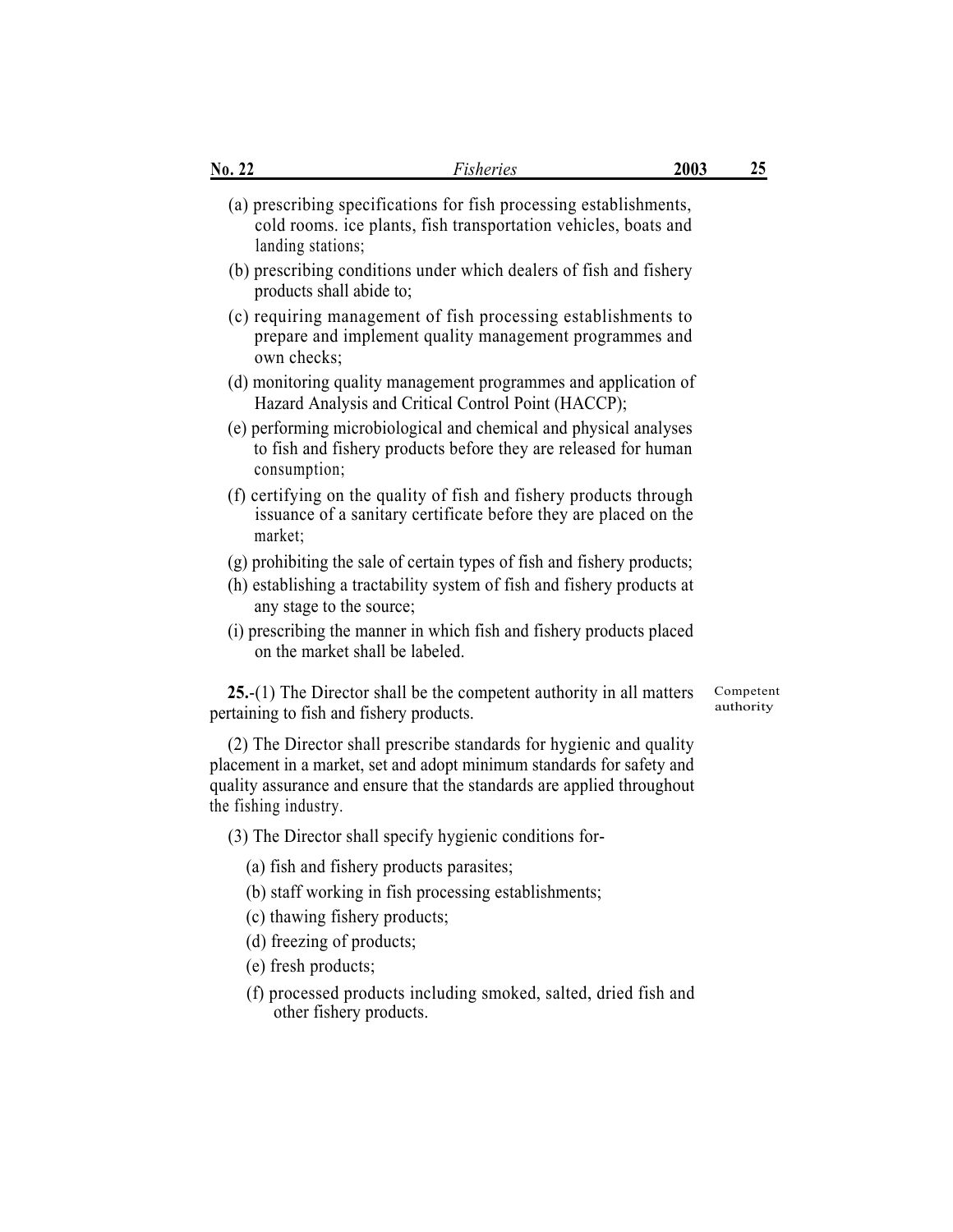| 26                                    | No. 22 | <b>Fisheries</b>                                                                                                                                                                                                            | 2003 |
|---------------------------------------|--------|-----------------------------------------------------------------------------------------------------------------------------------------------------------------------------------------------------------------------------|------|
| Prevention<br>of comer-<br>cial fraud |        | 26. The Director shall establish and maintain effective systems to<br>detect and prevent commercial fraud by requiring every batch and fish<br>or fishery products placed on the market to have a sanitary mark<br>showing- |      |
|                                       |        | (a) common name and scientific name of fish specie;                                                                                                                                                                         |      |
|                                       |        | $(b)$ grade;                                                                                                                                                                                                                |      |
|                                       |        | (c) exact weight;                                                                                                                                                                                                           |      |
|                                       |        | (d) name, postal and physical address of processor;                                                                                                                                                                         |      |
|                                       |        | (e) date and place of manufacture;                                                                                                                                                                                          |      |
|                                       |        | (f) the expiry date; and                                                                                                                                                                                                    |      |
|                                       |        | $(g)$ origin of the product.                                                                                                                                                                                                |      |
| Fish<br>marketing                     |        | 27. The Director shall in collaboration with other relevant<br>government agencies and the private sector ensure hygienic fish<br>marketing and distribution.                                                               |      |
|                                       |        | <b>PART VII</b>                                                                                                                                                                                                             |      |
|                                       |        | FINANCIAL PROVISIONS                                                                                                                                                                                                        |      |
| Power to<br>Charge<br>fees            |        | 28.-(1) The Minister shall by notice published in the Gazette,<br>prescribe fees for fishing vessel registration various licences, services,<br>permits and export royalties.                                               |      |
|                                       |        | (2) In determining the levels of export royalty for a particular fish<br>and fishery product, regard shall be paid to-                                                                                                      |      |
|                                       |        | (a) the weight of the products; and                                                                                                                                                                                         |      |
|                                       |        | (b) such other factors as may be prescribed.                                                                                                                                                                                |      |

(3) The Minister may by notice published in the *Gazette,* exempt certain fish and fishery products from being charged export royalty.

Fisheries Development Fund

29.-(1) There is hereby established in the office of the Director, a fund that shall be known as the Fisheries Development Fund.

(2) The Fund and resources of the Fund shall consist of-

(a) any such sum as may be appropriated by the Parliament;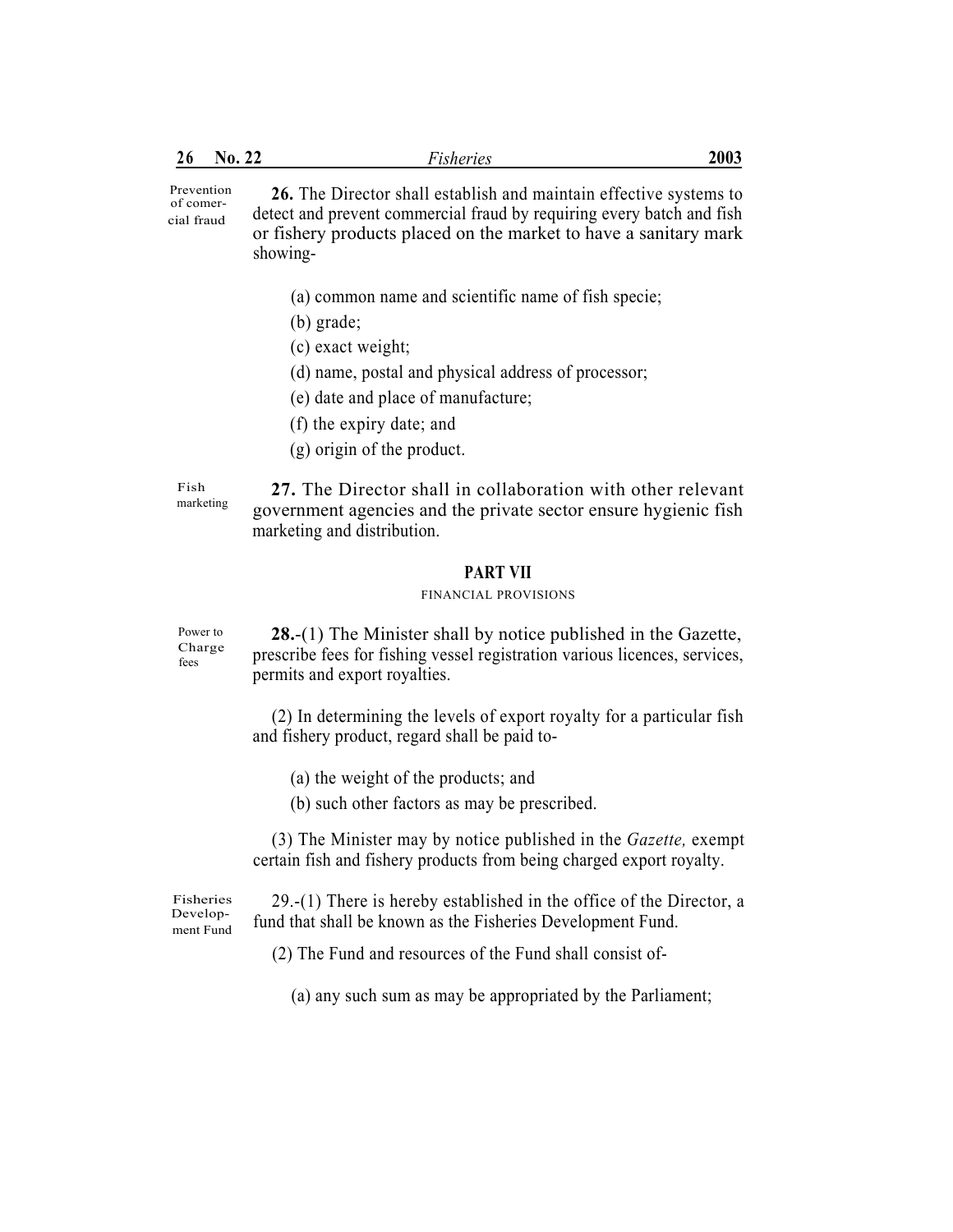- (b) any sum or property which may in any manner become payable into the Fund;
- (c) any income generated by any project financed by the Fund, due allowance being made for any necessary expenses which must be met by any such project;
- (d) grants, donations, bequests or such sum contributed by any private individuals, corporate bodies, foundations and international organizations, within or outside the country;
- (e) any such funds legally acquired from various sources.

(3) There shall be a Committee of Fisheries Development Fund appointed by the Minister, which shall be responsible for the management of the Fund.

**30**. The objects and purposes of the Fund are to-

the Fund

- (a) promote awareness of the importance of protection development and sustainable use of fisheries resources through public education and training;
- (b) promote and assist in the development of community management units by giving grants and assisting groups of persons wishing to form fisheries conservation and protection groups;
- (c) promote and develop research in fisheries;
- (d) enable Mainland Tanzania to benefit from international initiatives and international funds directed towards conservation and protection of biological diversity and promotion of sustainable development of fishery resources;
- (e) assist group of persons and individuals to participate in any public debates and discussions on fisheries such as the making of environmental impact assessment;
- (f) assist groups of persons and individuals to ensure compliance with this Act:
- (g) support fisheries protection activities;
- (h) promote fishery products in the external market, compliance with international standards and improvement of quality for local market;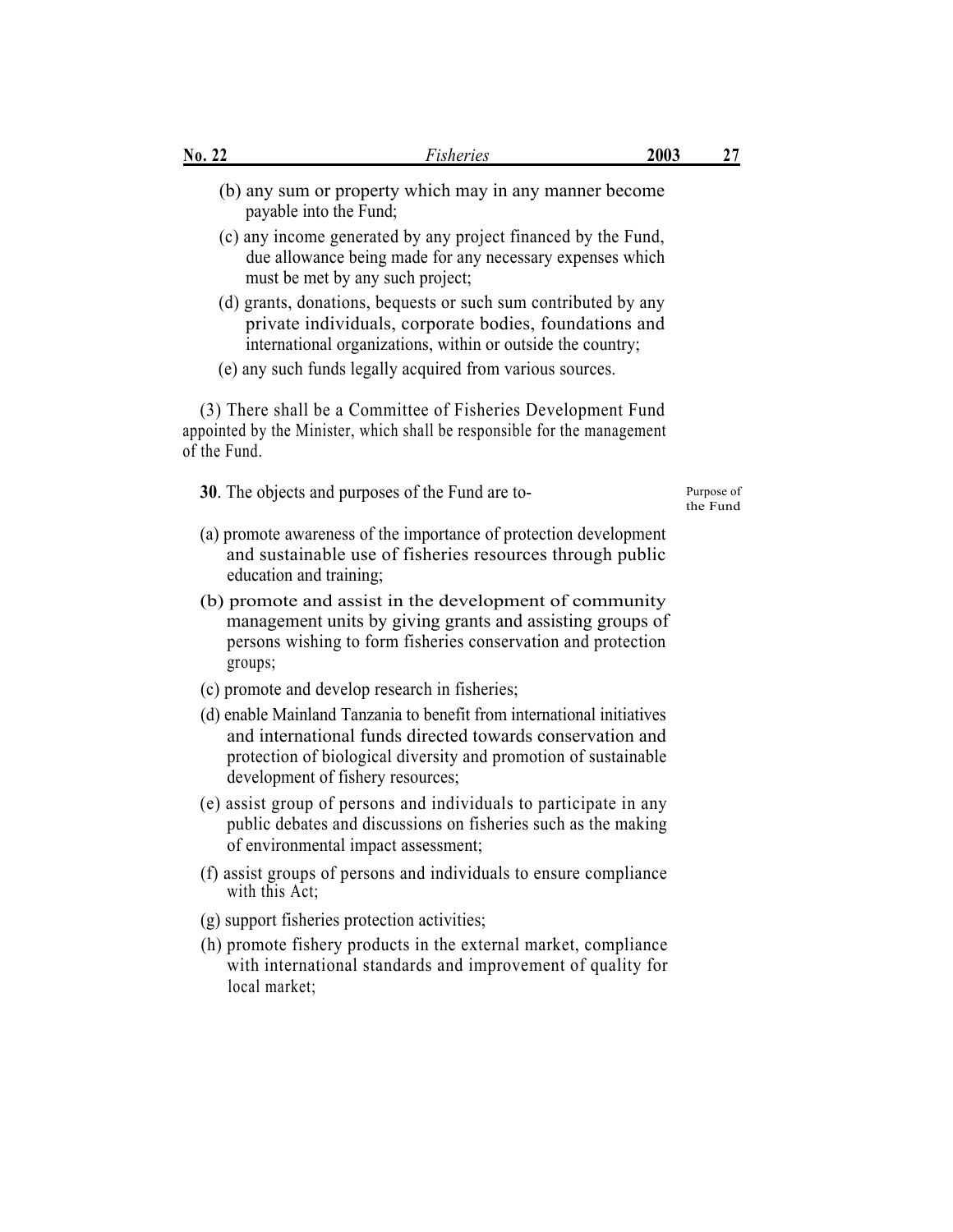- (i) enable Mainland Tanzania to pay her membership fee and various contributions to relevant international fisheries organizations;
- (j) promote aquaculture activities and restocking of natural water bodies;
- (k) facilitate fisheries data collection; and
- (1) promote such other activities of a like nature to those set out in this section as will advance the purposes of this Act.

# **PART VIII**

### ENFORCEMENT

Surveillance unit

**31.**-(1) The Minister shall, after consultation with the Minister responsible for Home Affairs, establish a Surveillance Unit.

(2) The Unit shall consist of such number of persons as the Minister may determine based on advise of the Director.

Function of the Unit

**32**.-(1) The function of the Unit shall be the protection of fish and its environment, fishery products and aquatic flora against unlawful dealers and generally the enforcement of the provisions of this Act.

(2) The Minister may, after consultation with the Minister responsible for Home Affairs and Minister responsible for Defence, by regulations published in the *Gazette,* provide for-

- (a) the organization and deployment of the Unit, the conditions and terms of service and the various grades, ranks and appointments of officers;
- (b) the duties to be performed by members of the Unit, and their guidance in the discharged of those duties;
- (c) the regulation of matters relating to discipline in the Unit;
- (d) the description and issue of arms, ammunition accouterments, uniforms and other necessary supplies to members of the Unit;
- (e) matters relating generally to the good order and administration of the Unit.

Powers of 33. The officers of the Unit shall have powers to - the Unit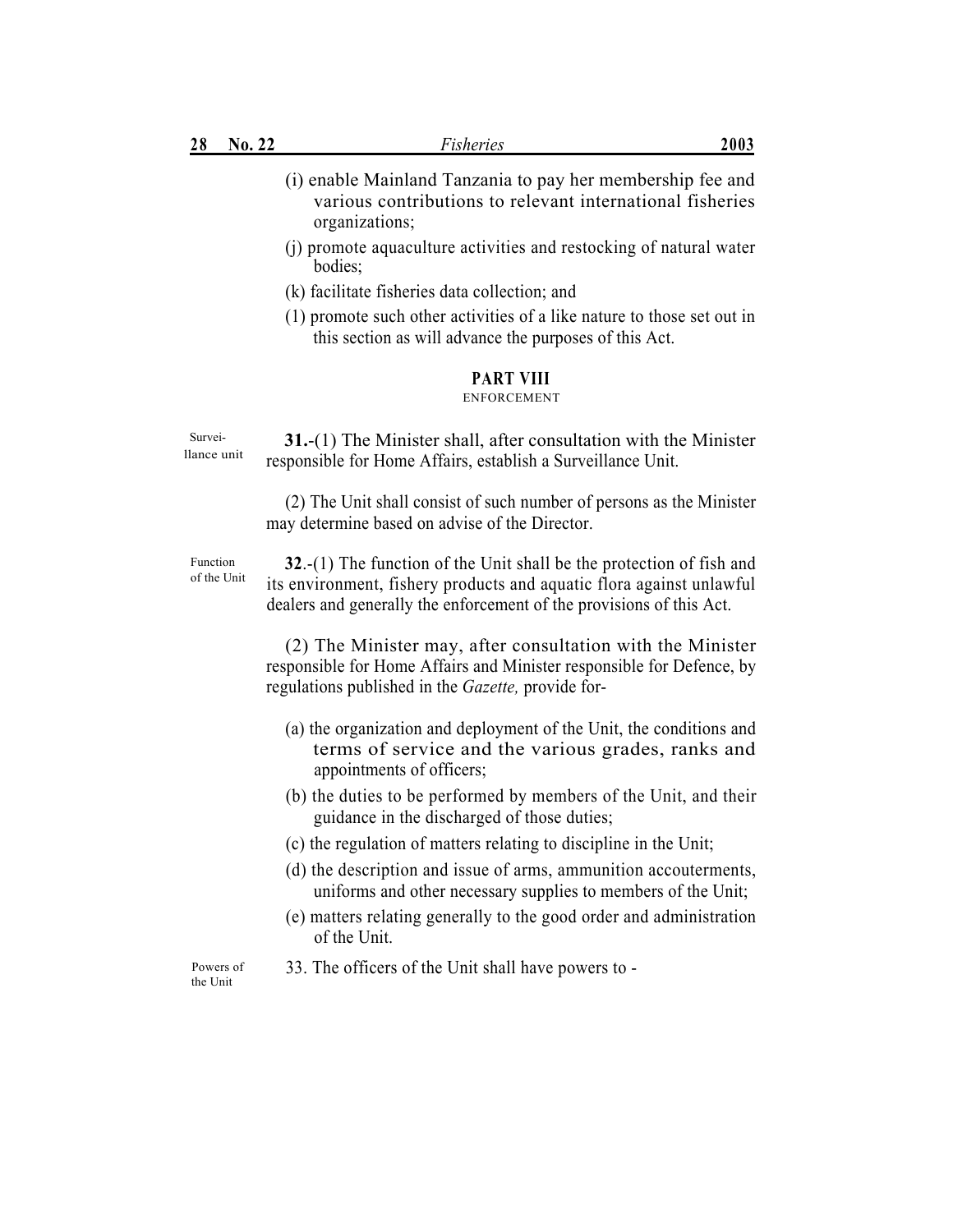| No. 22       | <b>Fisheries</b>                                                                                                                                                                                                                                                                                                                                                                                                                      | 2003 | <u>29</u>                                    |
|--------------|---------------------------------------------------------------------------------------------------------------------------------------------------------------------------------------------------------------------------------------------------------------------------------------------------------------------------------------------------------------------------------------------------------------------------------------|------|----------------------------------------------|
|              | (a) cause the master, skipper or boatman of a fishing vessel or any<br>other suspicious vessel to stop;                                                                                                                                                                                                                                                                                                                               |      |                                              |
|              | (b) require the master, skipper or boatman to stop fishing and take<br>fishing gear of a fishing vessel back on board;                                                                                                                                                                                                                                                                                                                |      |                                              |
|              | (c) require the master, skipper or boatman to facilitate the boarding<br>of a fishing vessel by all appropriate means;                                                                                                                                                                                                                                                                                                                |      |                                              |
|              | (d) go on board a fishing vessel or any other suspicious vessel and<br>exercise powers of an authorized officer;                                                                                                                                                                                                                                                                                                                      |      |                                              |
|              | (e) require the master, skipper or crew to produce any certificate of<br>registration, record of fish caught and other documents relating<br>to the fishing vessel or any person on board as appropriate;                                                                                                                                                                                                                             |      |                                              |
|              | (f) examine and take copies of any document mentioned in<br>paragraph (e);                                                                                                                                                                                                                                                                                                                                                            |      |                                              |
|              | (g) require the master, skipper or boatman to give any explanation<br>concerning the vessel fish, fishing gear, equipment and crew or<br>any person on board the fishing vessel and any documents<br>mentioned in paragraph (e); and                                                                                                                                                                                                  |      |                                              |
|              | (h) require a fishing vessel to come to port or to a landing station.                                                                                                                                                                                                                                                                                                                                                                 |      |                                              |
|              | 34. For the purpose of enforcing the provisions of this Act and any<br>subsidiary legislation made under this Act, an authorized officer may,<br>subject to the direction of the Director of Public Prosecutions, conduct<br>any prosecution for any offence under this Act or regulations made<br>under this Act and shall for that purpose have all the powers conferred<br>upon a Public Prosecutor by the Criminal Procedure Act. |      | Power to<br>prosecut<br>Act No. 9<br>of 1985 |
|              | 35.-(1) An authorized officer shall record "certificate of evidence"<br>describing the scene and other particulars of the crimes as evidence.                                                                                                                                                                                                                                                                                         |      | Certificate<br>of<br>evidence                |
|              | (2) Use of computer or electronic or stored information may be<br>produced as evidence in a court of law                                                                                                                                                                                                                                                                                                                              |      |                                              |
| appropriate- | 36. An authorized officer may with or without warrant as it may be                                                                                                                                                                                                                                                                                                                                                                    |      | Power of<br>search ai<br>seizure             |
|              | (a) board and search any vessel, vehicle or any part thereof,                                                                                                                                                                                                                                                                                                                                                                         |      |                                              |
|              | (b) enter any premise, building or any other place;                                                                                                                                                                                                                                                                                                                                                                                   |      |                                              |
|              | (c) seize, remove and retain any fish, aquatic flora, fish<br>products, product of aquatic flora, fishing gear or any other                                                                                                                                                                                                                                                                                                           |      |                                              |

ver to prosecute Act No. 9 985

ificate lence

er of ch and ure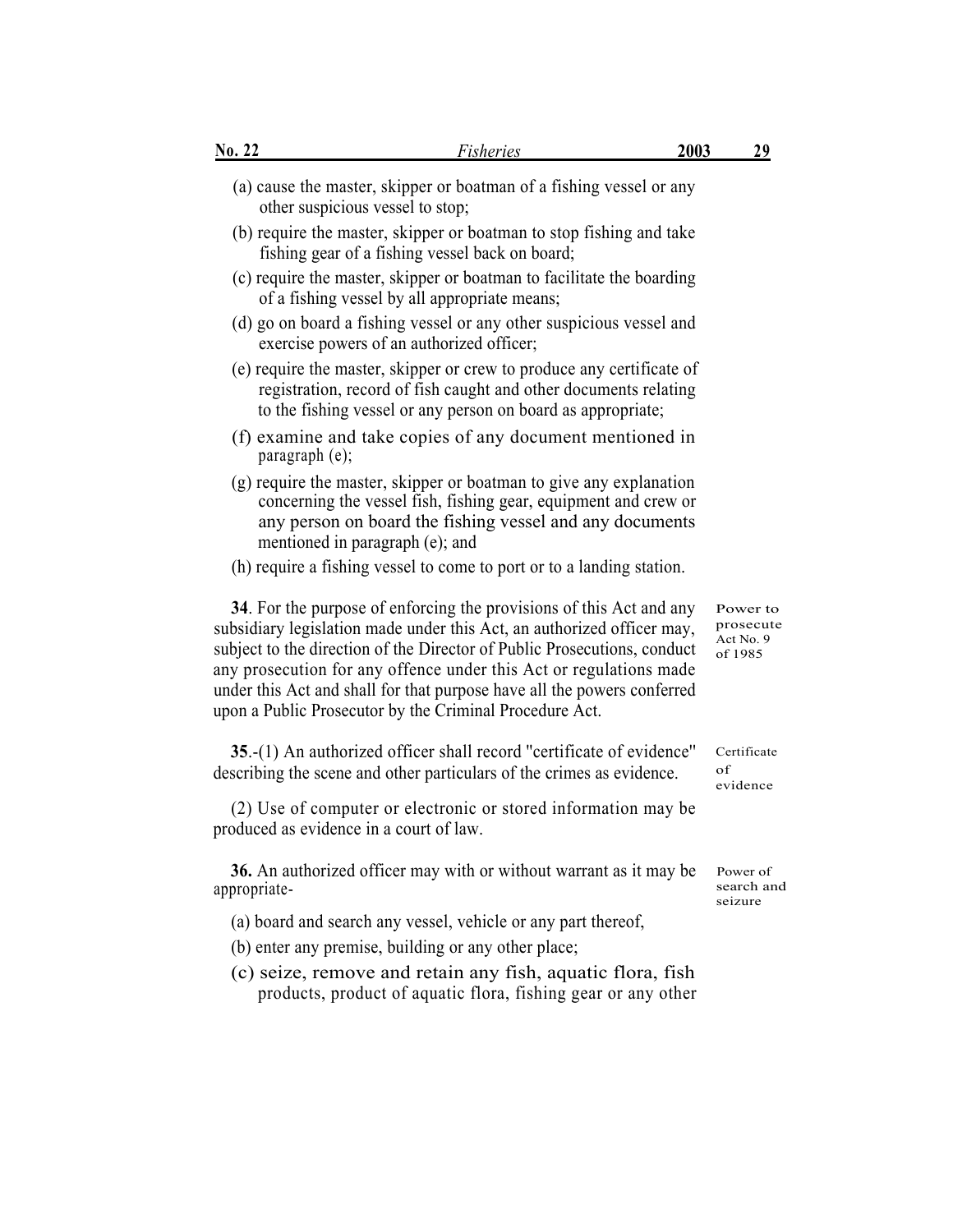article or thing, whether found on board any vessel or vehicle or in any building, place or premises and in respect of which appears to him that an offence under this Act or any subsidiary legislation made under this Act has been committed, or which appears to him to constitute evidence of any such offence having been committed;

(d) arrest any person whom he, reasonable suspects of having committed an offence under this Act or any subsidiary legislation made under this Act or of being about to commit any such offence.

Seizure of things used for commission of offence

**37**. Whatever it is lawful under this Act for the Director or an authorized officer or a police officer to seize and retain any fish, fish product, aquatic flora or product of aquatic flora or other article or thing, it shall be lawful-

- (a) to seize and retain
	- (i) any receptacle other than a vessel or vehicle, in which such fish product, aquatic flora, product of aquatic flora or other article or thing is committed;
	- (ii) any machinery including propellant machinery of a vessel or vehicle, implement, utensil, material or substance used for the commission of any offence under this Act or under any subsidiary legislation made hereunder;
	- (iii) any book of account or other document which appears to him to contain evidence that an offence has been or is about to be committed under this Act or any subsidiary legislation made hereunder;
- (b) to direct any vessel or vehicle in which any fish, fish product, aquatic flora or product of aquatic flora or other article or thing is seized in accordance with the provisions of section 40 or of paragraph (a) of this section, to proceed to such port or place in the country as may be convenient for unloading from the vessel or vehicle such fish, fish product, aquatic flora or product of aquatic flora or other article or thing seized thereon, and may then detain the vessel or vehicle for such time as may reasonably be required to effect the unloading;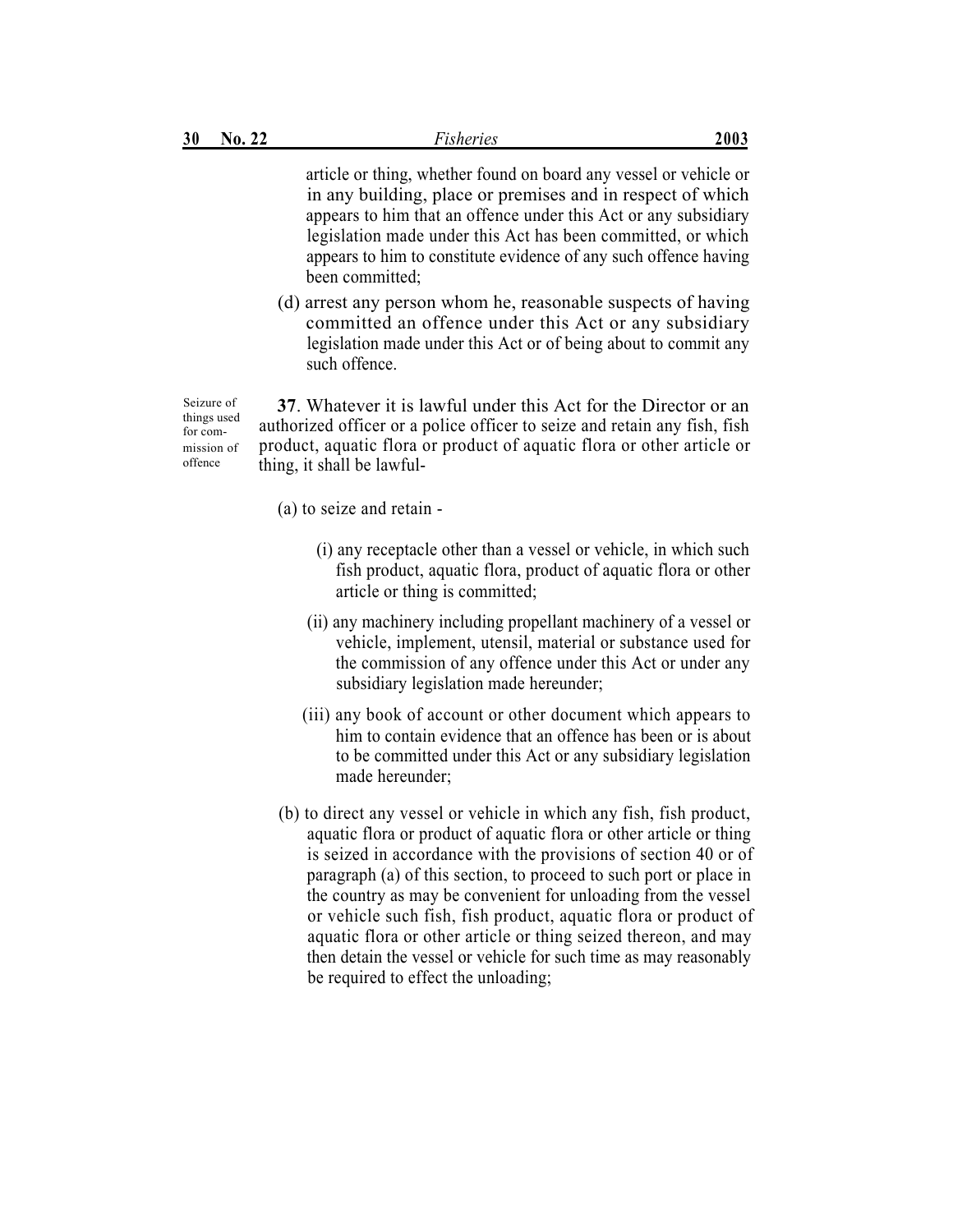| $\mathrm{No.}\ 22$ | <b>Fisheries</b>                                                     | 2003 | 31 |
|--------------------|----------------------------------------------------------------------|------|----|
|                    | (c) all things seized shall be recorded in the seizure from filed in |      |    |
|                    | triplicate, the first copy of which shall be served upon the         |      |    |
|                    | suspect and the second copy to be produced in court as evidence      |      |    |
|                    | and the third copy shall be filed for office reference.              |      |    |

**38.**-(1) Where a Magistrate is satisfied that an offence under this Act or subsidiary legislation made under this Act has been committed in respect of any fish, fish product, aquatic flora, or any other article or thing seized under the provisions of sections 36 or this section, whether or not any person has been convicted in respect of such offence, the Magistrate may order such fish, fish product or aquatic flora, product of aquatic flora or any other article or thing, to be forfeited to the Government.

(2) Notwithstanding anything contained in subsection (1), where any fish, fish product, aquatic flora or product of aquatic flora is seized under section 36 of this Act, the authorized officer may, if he is satisfied that the fish, fish product, aquatic flora or product of aquatic flora is of a product, aquatic flora or product of aquatic flora is of a perishable nature, cause the same to be sold or otherwise disposed of prior to application being made for its forfeiture under subsection (1).

(3) Where any fish, fish product, aquatic flora or product of aquatic flora is sold pursuant to the provisions of sub-section (2), an application for the disposal of the proceeds of the sale shall be made to a Magistrate, and upon such application being made, if the Magistrate is satisfied that-

- (a) an offence has been committed in respect of the article to which the proceeds related, whether or not any person has been convicted of the Fisheries Development Fund or;
- (b) no such offence has been committed in respect of the article to which the proceeds relates, whether or not any person has been convicted of the offence, he may order the proceeds to be paid to the offender, he shall, upon the application made by any person claiming to be the owner of such article or thing and upon being satisfied as to the validity of the claim-
	- (i) order such proceeds to be paid the claimant; or
	- (ii) if no claim is made or the Magistrate is not satisfied as to the validity of the claim, order the proceeds to be paid into the Fisheries Development Fund.

Forfeiture of things used for

commission of offence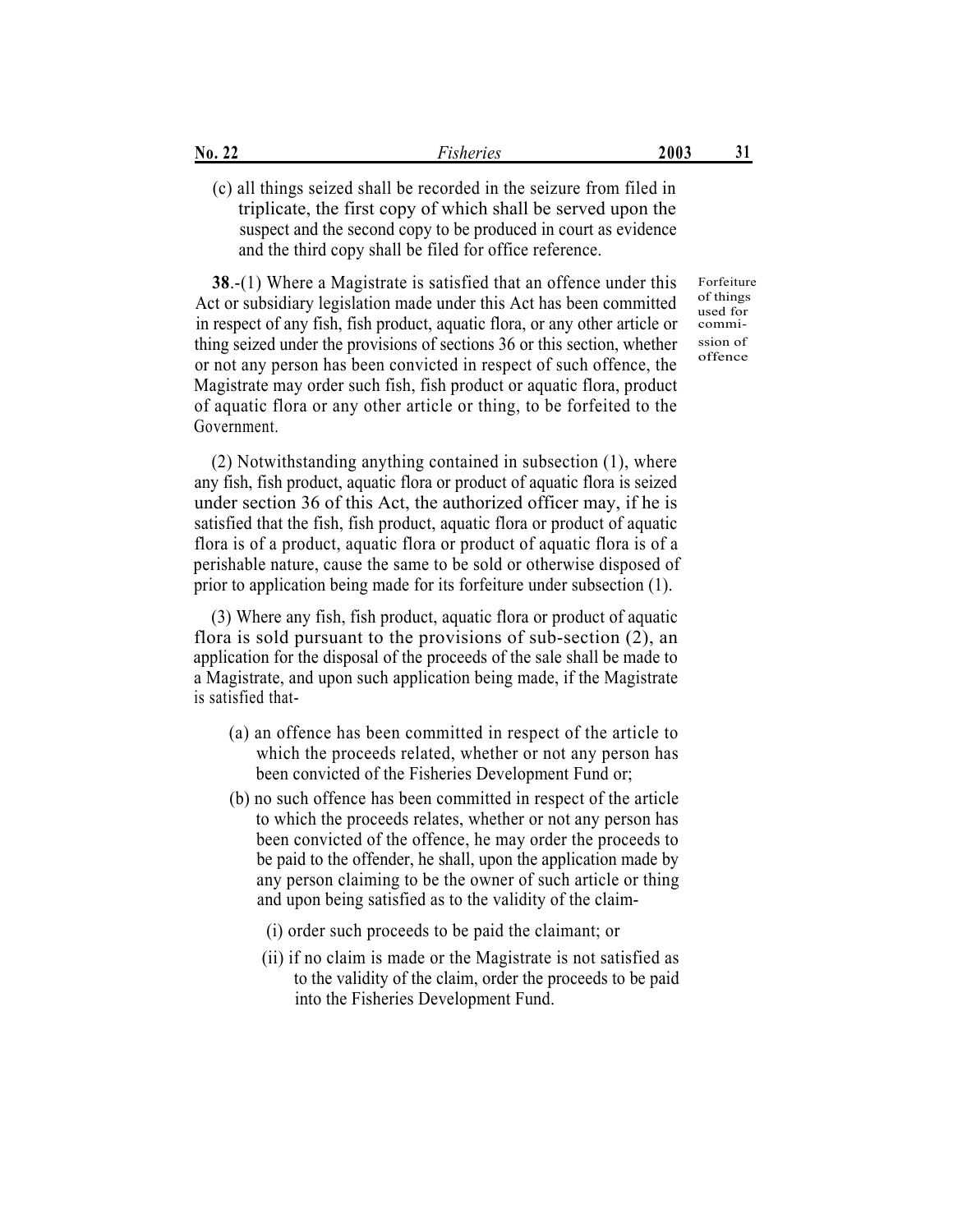| 32                               | No. 22 | <b>Fisheries</b>                                                                                                                                                                                                                                                                                                                                                                                                                   | 2003 |
|----------------------------------|--------|------------------------------------------------------------------------------------------------------------------------------------------------------------------------------------------------------------------------------------------------------------------------------------------------------------------------------------------------------------------------------------------------------------------------------------|------|
| Forfeiture<br>upon<br>conviction |        | 39.-(1) Where, upon conviction for an offence under this Act or any<br>subsidiary legislation made under this Act, the court is satisfied that any<br>vessel or vehicle was used in the commission of the offence, the court<br>may order such vessel or vehicle to be forfeited to the Government.                                                                                                                                |      |
|                                  |        | $(2)$ No order made under subsection $(1)$ shall be made if the owner<br>of such vessel or vehicle satisfied the court that the vessel or vehicle was<br>used without his knowledge or consent.                                                                                                                                                                                                                                    |      |
| Power to<br>compound<br>offences |        | $40-(1)$ The Director or any authorized officer may, if he is satisfied<br>that a person has committed any of the offence listed in the Schedule to<br>this Act and if the person admits the commission of the offence and<br>agrees in writing to its being dealt with under this section-                                                                                                                                        |      |
|                                  |        | (a) compound the offence by accepting a sum of money not exceeding<br>one hundred thousand shillings;                                                                                                                                                                                                                                                                                                                              |      |
|                                  |        | (b) order the release of any vessel or any other thing, seized in<br>connection with the offence on payment of a sum of money not<br>exceeding the value of the vessel or if the value of such a thing<br>is small, such person be liable to pay a fine of not less than ten<br>thousand shillings, provided that, any gear shall not be released.                                                                                 |      |
|                                  |        | (2) Where proceedings are brought against any person for an offence<br>under this Act, it shall be a good defence if the person proves that the<br>offence has been compounded under this section.                                                                                                                                                                                                                                 |      |
|                                  |        | (3) Where any person is aggrieved by an order made under<br>subsection (3), he may within thirty days of such order being made,<br>appeal against such order to the High Court and the provision of the<br>Criminal Procedure Act in relation to appeals shall apply mutatis<br>mutandis to every such appeal as if it were an appeal against sentence<br>passed by a District Court in exercise of its own original jurisdiction. |      |
|                                  |        | (4) Any authorized officer who compounds an offence shall submit<br>to the Director a list of compounded offences.                                                                                                                                                                                                                                                                                                                 |      |
|                                  |        | (5) The Director shall at every three months and in such form as the                                                                                                                                                                                                                                                                                                                                                               |      |

(5) The Director shall, at every three months and in such form as, the Director of Public Prosecutions may direct, submit to the Director of Public Prosecutions a return of all compounded offences.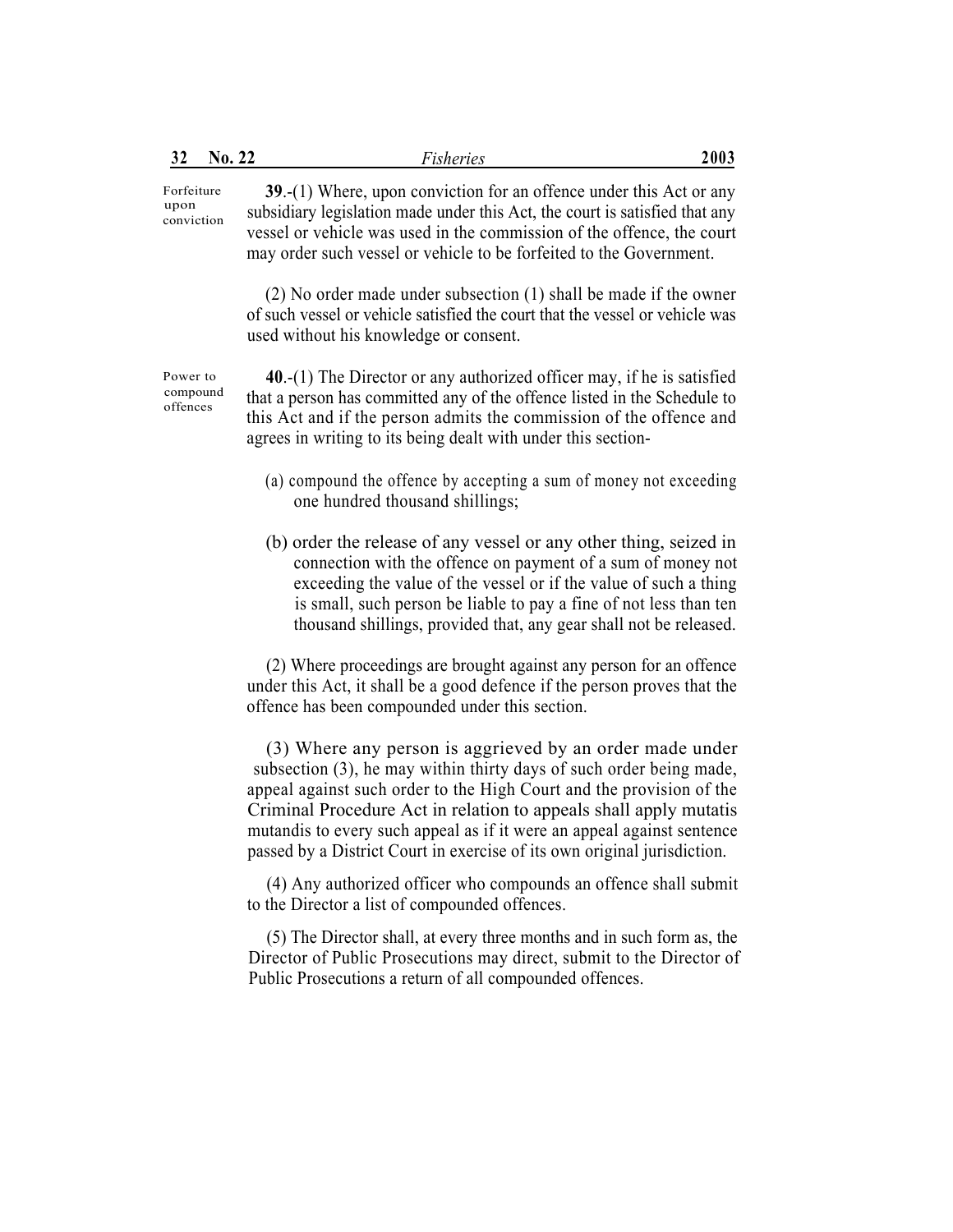| No. 22 | <i>isheries</i> | 2003<br>ັ |  |
|--------|-----------------|-----------|--|
|        |                 |           |  |

(6) This section shall apply to any offence under this Act, or under any regulation made under this Act other than an offence which a minimum sentence of fine or imprisonment is prescribed.

### **PART IX**

### OFFENCES AND PENALTIES

41. Any person, who willfully obstructs, hinders assaults or resists characterian of the Director, an authorized officer or a police officer in the exercise of officers his powers under this Act or under any subsidiary legislation made under this Act, commits an office and upon conviction is liable to imprisonment for a term not exceeding six years.

**42**. No matter or thing done by the Director or any other authorized officer exercising or purporting to exercise any function under this Act or under any subsidiary legislation made hereunder shall, if *bonafide* in executing or purported execution of his functions under any of the provisions of this Act or such subsidiary legislation, subject any such person as aforesaid to any action, liability, claim or demand whatsoever. Indemnity

**43**.(1) Any person, who uses explosives to kill fish or, destroys aquatic flora, commits an offence and upon conviction shall be liable to imprisonment for a term of not less than five years and not exceeding ten years.

(2) If any person, without lawful excuse the burden of proof which shall be on him is found in possession of explosive within or in the vicinity of any water body, shall be guilty of an offence against this Act, and upon conviction shall be liable to imprisonment for a term of not less than one year and not exceeding five years.

**44**. Any person, found in possession of poison within the vicinity of Penalty<br>we make help continuing fight committee of force and we are consisting for using any water body containing fish, commits an offence and upon conviction  $\frac{1}{100}$   $\frac{1}{100}$ shall be liable to imprisonment for a term of not less than seven years.

**45**.-(1) Any person, who uses a foreign fishing vessel in territorial water without a valid license or permit, commits an offence and upon conviction shall be liable to a fine of not less than four hundred thousand United States dollars or imprisonment for a term of not less than five years.

Penalty for possessing or using explosives

Penalty for using foreign fishing vessel without licence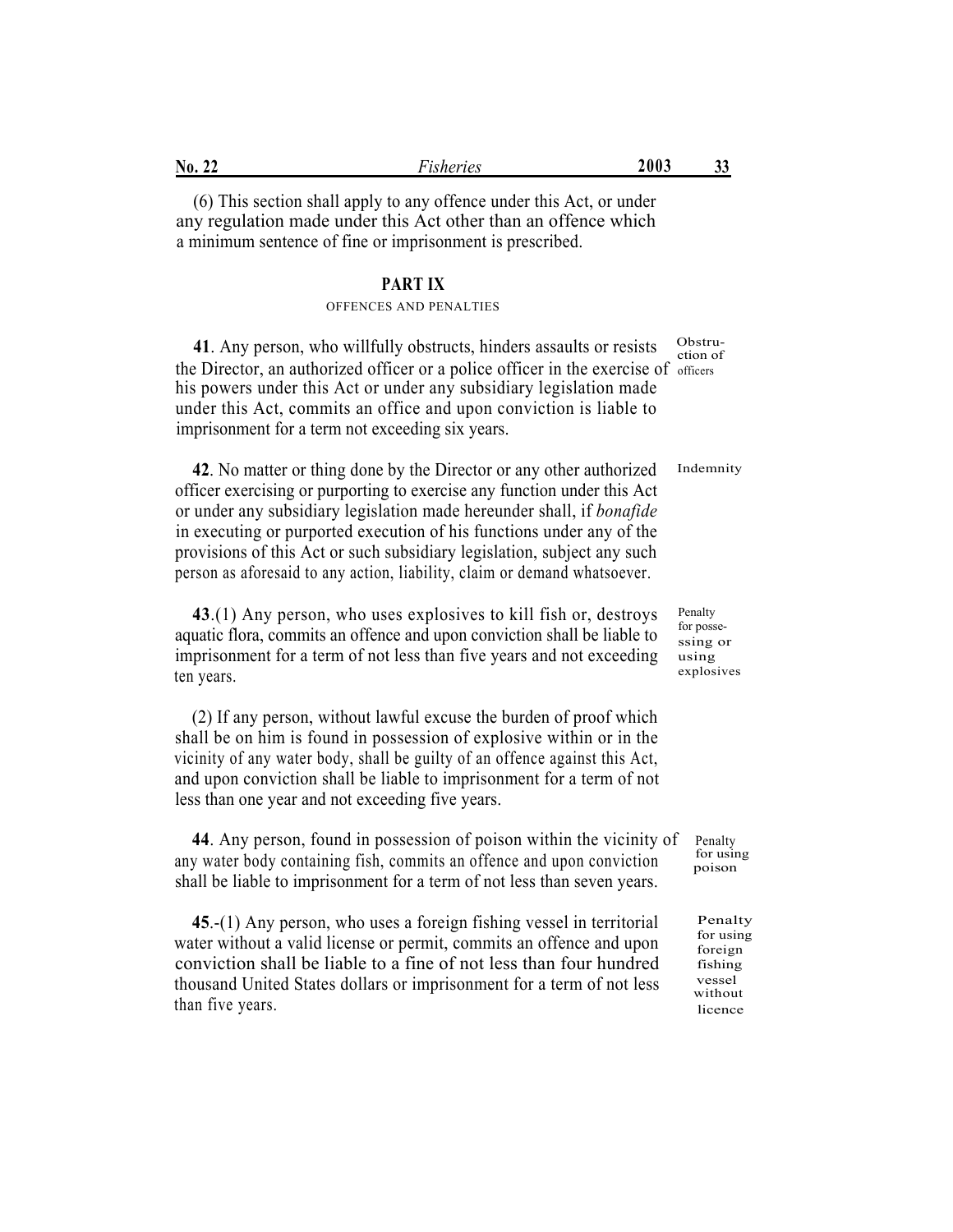(2) In addition to a penalty imposed in connection with an offence committed under subsection (1), the court shall order forfeiture of vessel and fishing gear to the Government.

Penalty for violating fish quality standards

**46**. Any person, who does not comply with the fish quality and standards regulations made under this Act, commits an offence and upon conviction shall be liable to-

- (a) for supplies of fish establishment for export market, to a fine of not less than one million shillings or imprisonment for a term of not less than one year, for first offence and for subsequent offence a fine of not less than three million shillings or imprisonment for a term of not less than three years;
- (b) for internal market, to a fine of not less than fifty thousand shillings for first offence or imprisonment for a term of not less than one month and for subsequent offence to a fine of not less than one hundred thousand shillings and not more than three hundred thousand shillings or imprisonment for a term not less than three years;
- (c) for an exporter, in case of a first offence, to a fine of not less than five million shillings and not exceeding ten million shillings or to imprisonment for a term of not less than one year and not exceeding three years for subsequent offences, to a fine of not less than fifteen million shillings and not exceeding thirty million shillings or imprisonment for a term of not less than three years and not exceeding five years; in addition, the court shall order revocation of export licence or imprisonment for a term of not less than one year or more than two years.

**47**. Any person, who contravenes the provisions of this Act other than those with specified penalties, upon conviction shall be liable to a fine of not less than one hundred thousand shillings and not more than one million shillings or to imprisonment for a term of not less than two years and not more than five years or to both such fine and imprisonment.

Abandoned vessel, gear, fish or fish products

Penalty for other offences

> **48**.-(1) Where an authorized officer has reason to believe that, any fishing gear, vessel, fish or fish product has been abandoned for the purpose of avoiding prosecution, he shall apply to court for an order to dispose of the gear vessel, fish or fishery product.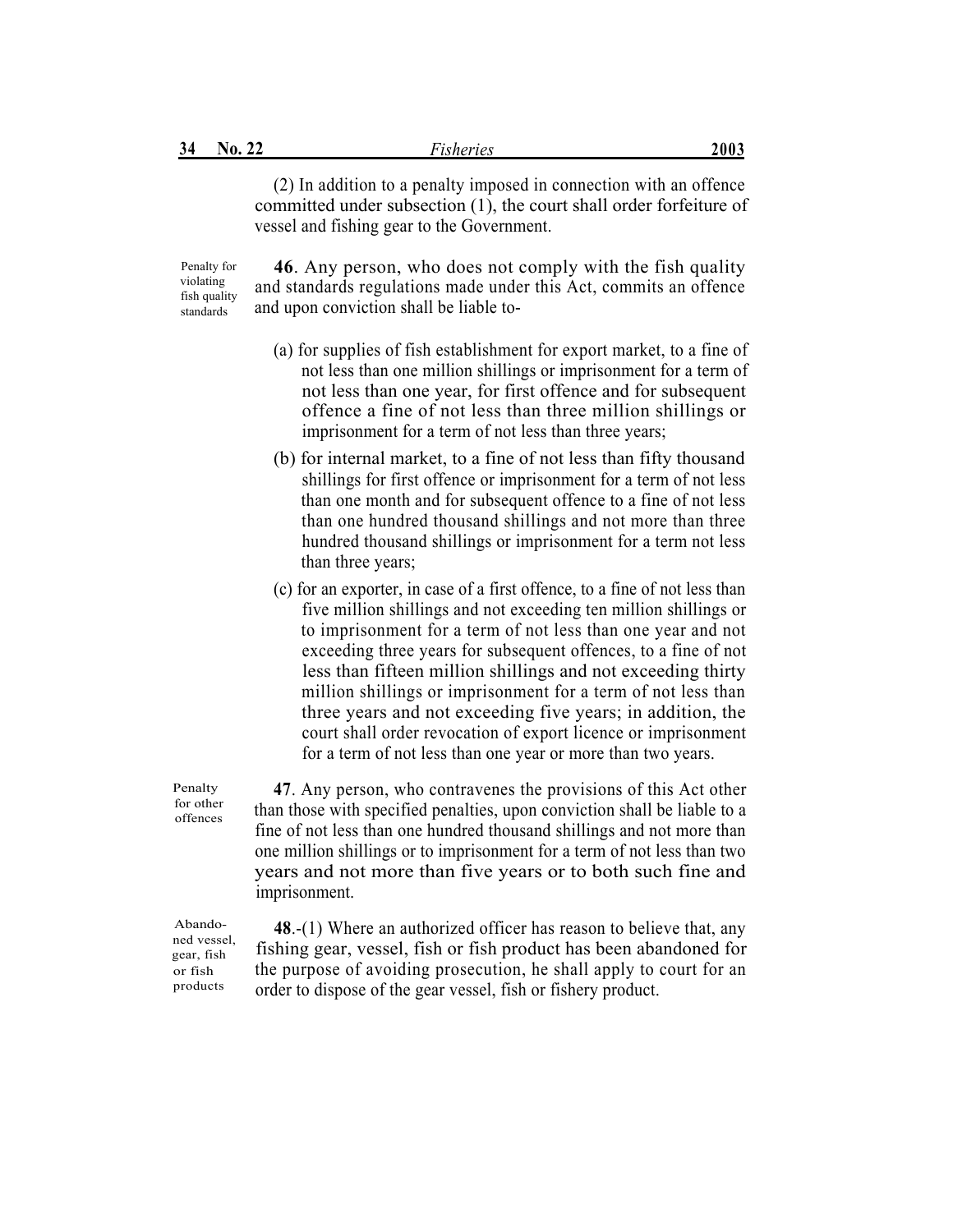| No.<br>44 | <u>,</u> .<br>heries<br>$\rightarrow$ $\sim$ $I_A$ | 800A<br>ZUUJ | 35<br>ັັ |
|-----------|----------------------------------------------------|--------------|----------|
|           |                                                    |              |          |

(2) Where a fishing vessel or fishing gear or fishery product is abandoned, and the authorized officer believes that any person is liable to be investigated, searched or arrested in connection with a commission of an offence under the Act, or that, that person has absconded to any place within or outside the United Republic, or has concealed himself so that he cannot be searched, arrested or otherwise investigated, the authorized officer may cause investigation measures to be taken in relation to the area or premises and property previously in possession, occupation or under control of the suspect.

(3) Where upon completion of measures taken pursuant to subsection (1), it is found that an offence has been committed, the authorized officer shall, by notice published in the *Gazette,* notify the public his intention to apply to a court of law for an order in relation to the property or goods involved in the commission of a crime.

(4) Upon expiry of twenty one days from the date of publication of notice under subsection (3), the authorized officer may make an application in accordance with subsection (3).

(5) Upon receipt of an application made pursuant to subsection (2), the court shall make such an order as it shall deem proper or just.

**49**. The Director may authorize the payment of rewards to persons giving genuine and authentic information regarding offences leading to conviction of an offender and may regulate the amount and payment of such rewards. Reward

**50.** Any authorized officer shall have the duty to protect any person who gives useful information as provided for under section 49. Protection of informers

### **PART X**

### GENERAL PROVISIONS

51.-(1) All biological resources and their intangible products  $\frac{\text{Soverei}}{\text{Soverian}}$ whether naturally occurring or naturalized within fisheries including genetic resources belonging to the Government in accordance with Article 27 of the Constitution, shall be conserved and utilized for the people of this country in accordance with the provisions of this Act and any other written law on biological resources.

gnty over

biological resources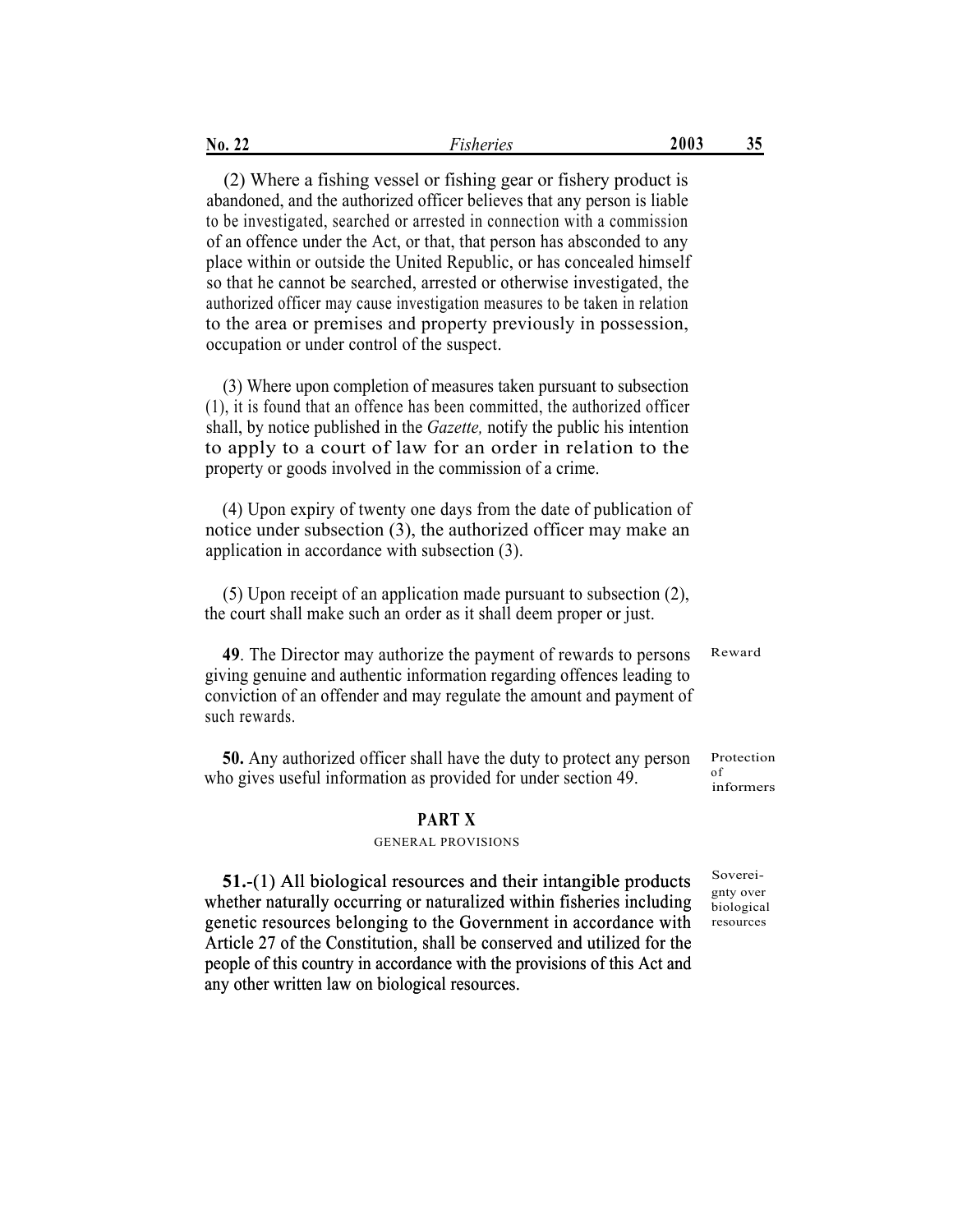(2) The transfer of any biological resources, their derivative products intangible components from fisheries shall not operate so as to extinguish the sovereignty of Tanzania over those resources.

(3) Notwithstanding the provisions of subsection (2), the Director in collaboration with agencies responsible for scientific research, keep record on performance of all genetic resource exported outside the country.

(4) Without prejudice to the provisions of subsection (1), the right to determine and regulate access to genetic resources is vested in the Government and may be exercised by the competent authority in consultation with relevant organizations in accordance with the provisions of this Act or any other written law on biological resources.

Environmental impact Assessment

Research priority areas and

**52.** No person shall undertake any development activities in this Act, without undertaking Environmental Impact Assessment in accordance with any other written laws of Tanzania.

# **53.-**(1) The Director shall in collaboration with research institutions (1**)**and other stakeholders outline areas that require research.

facilitation (2) Any person intending to undertake any research in fisheries prior to obtaining any permit or obtained from any other person(s) or organization shall be required to obtain a research clearance from the Director.

> (3) An application for a research permit to which this section applies, shall be accompanied by a copy of the research proposal and include-

- (a) the name, qualifications and designation of the person applying for the clearance;
- (b) the names, qualifications and designation of any person whom it is proposed will assist or work with the person applying for the clearance;
- (c) the name, function and address of the institution or organization, if any, with which the person applying for the clearance is connected, either directly or indirectly and if a different institution or organization is funding in whole or in part the research, the name, address and function of that funding institution or organization;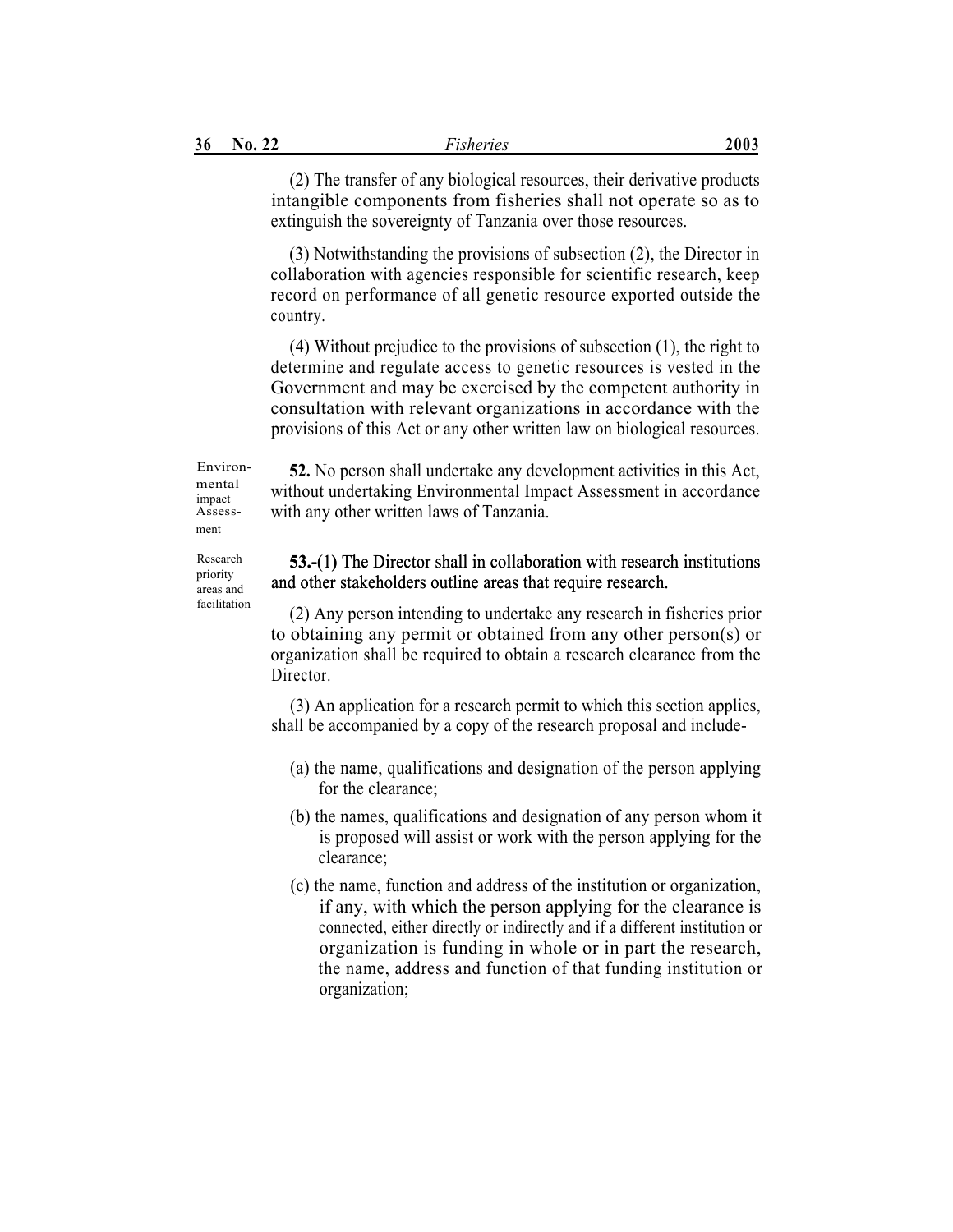| $N_0$ . 22                                     | Fisheries                                                                                                                                                                                                                                                                                                                                                                                                                                     | 2003 | 37 |
|------------------------------------------------|-----------------------------------------------------------------------------------------------------------------------------------------------------------------------------------------------------------------------------------------------------------------------------------------------------------------------------------------------------------------------------------------------------------------------------------------------|------|----|
| research, and                                  | (d) the purpose of the research and the use of which it shall be put,<br>including any proposal for the publication of the results of the<br>research and any proposed commercial exploitation of the                                                                                                                                                                                                                                         |      |    |
|                                                | (e) any such other matters as may be prescribed.                                                                                                                                                                                                                                                                                                                                                                                              |      |    |
| clearance, the Director shall have regard to - | (4) In determining whether to grant or refuse to grant a research                                                                                                                                                                                                                                                                                                                                                                             |      |    |
|                                                | (a) any general policies concerning research adopted by any national<br>bodies charged with a duty to promote and regulate research;                                                                                                                                                                                                                                                                                                          |      |    |
| III of this Act;                               | (b) the extent to which the proposed research is likely to contribute<br>to the furtherance of the objectives of fisheries asset out in Part                                                                                                                                                                                                                                                                                                  |      |    |
|                                                | (c) the proposal or lack of them that the research plan contains for<br>providing feedback from the research and disseminating the<br>results of the research within the country;                                                                                                                                                                                                                                                             |      |    |
| nature proposed in the application;            | (d) the extent to which the research plan complies with any<br>international agreements relating to research on fisheries of the                                                                                                                                                                                                                                                                                                              |      |    |
| prescribed.                                    | (e) such other matters as appear to be relevant or as may be                                                                                                                                                                                                                                                                                                                                                                                  |      |    |
| conclusion of the permitted research.          | (5) In granting a research clearance, the Director may attach such<br>conditions to the clearance as are calculated to ensure that the matters<br>referred to in subsection (3) are observed and furthered by the research<br>and in particular such conditions may regulate and control the manner<br>in which any specimen of flora or fauna are taken from a fisheries<br>reserve or are exported from Tanzania in the course of or at the |      |    |
|                                                | (6) Any person, who has been granted a research clearance shall, at<br>his own expense deposit one copy of any publication of any sort with<br>any research section, whether produced by the person granted the<br>research permit alone or as a joint author with other persons during the<br>course of the research in each such library in the country as shall be<br>specified in the research permit or as may be prescribed.            |      |    |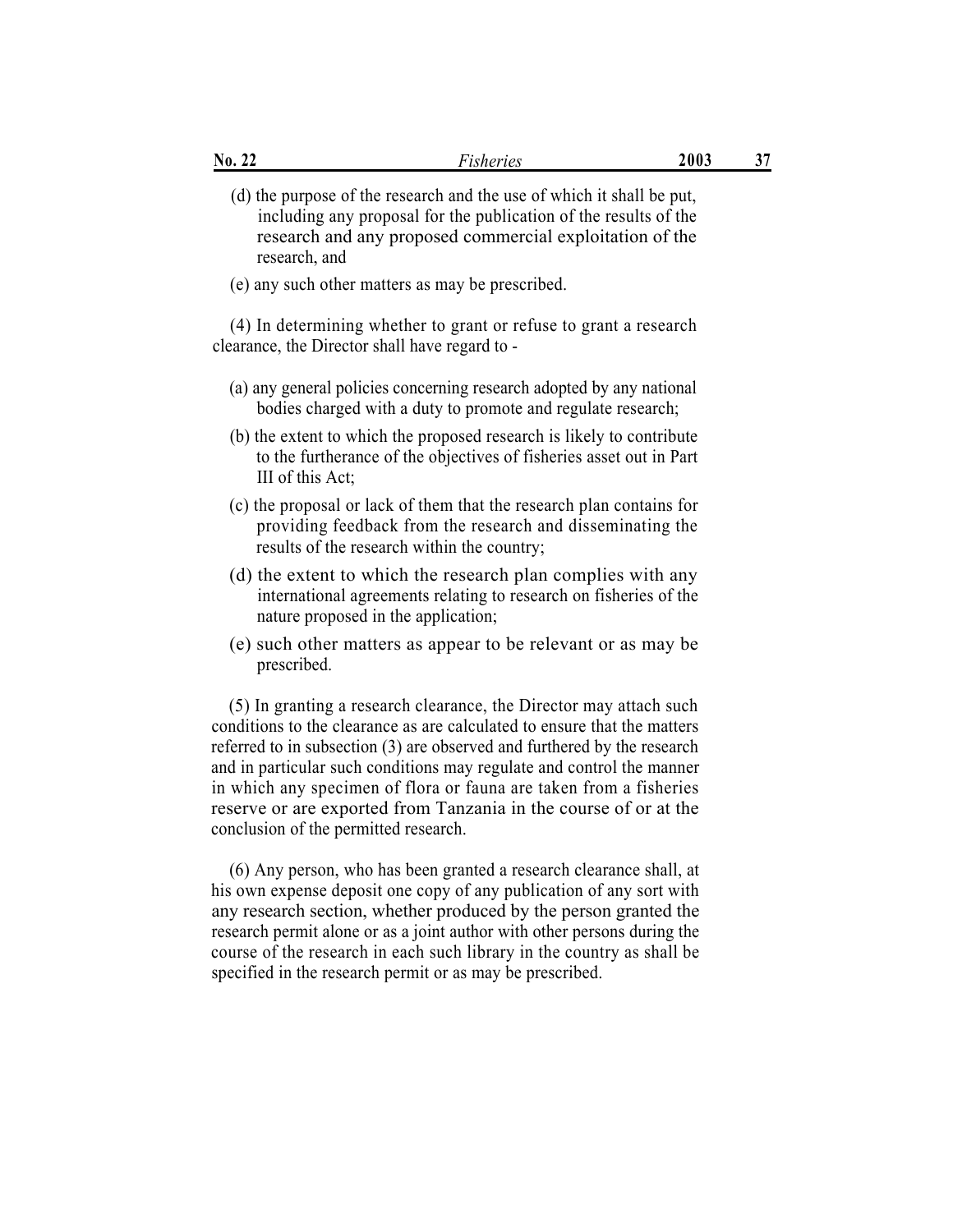(7) Where the Director is satisfied after due inquiry or as a result of information given to him by a reliable source that any research is being conducted otherwise than in accordance with the terms of a research clearance, he shall forthwith withdraw the said research permit and issue a direction in writing to the person to whom the research clearance was granted to cease all activities connected with or arising out of the research.

(8) A person from whom a research clearance has been withdrawn under subsection (6), may appeal to the Minister.

**54.** The Director may call for any research information obtained to be disseminated to the public.

Call for information from

licencee

Call for research information

> **55**. The Director may for the purpose connected with the implementation of this Act, by notice sent in writing, or delivered by registered post, require any person holding a license under this Act to send or deliver to the Director within thirty days from the date on which the notice was sent or delivered, such documents and information that is required.

Exemptions

56. Notwithstanding anything contained in this Act, the Minister may grant an exemption to any person or organization from all or any of the provisions of this Act or of any subsidiary legislation not inconsistent with the provisions of this Act in order to entitle the holder to engage in fishing and to do such other things as may be specified in the order for any of the following purposes:-

- (a) scientific research and display museums, zoo or similar establishments;
- (b) educational and cultural activities;
- (c) supply of good in case of emergency where no other adequate food supply is available; and
- (d) compliment.

Regulations

57.-(1) The Minister may make regulations for the better carrying out of the objects and purposes of this Act and may by such regulations, make provisions which, in his opinion, are necessary or expedient for the purpose of protecting, conserving, developing, regulating or controlling the capture, collection, gathering, processing, storage or marketing of fish, fish products, aquatic flora or products of aquatic flora.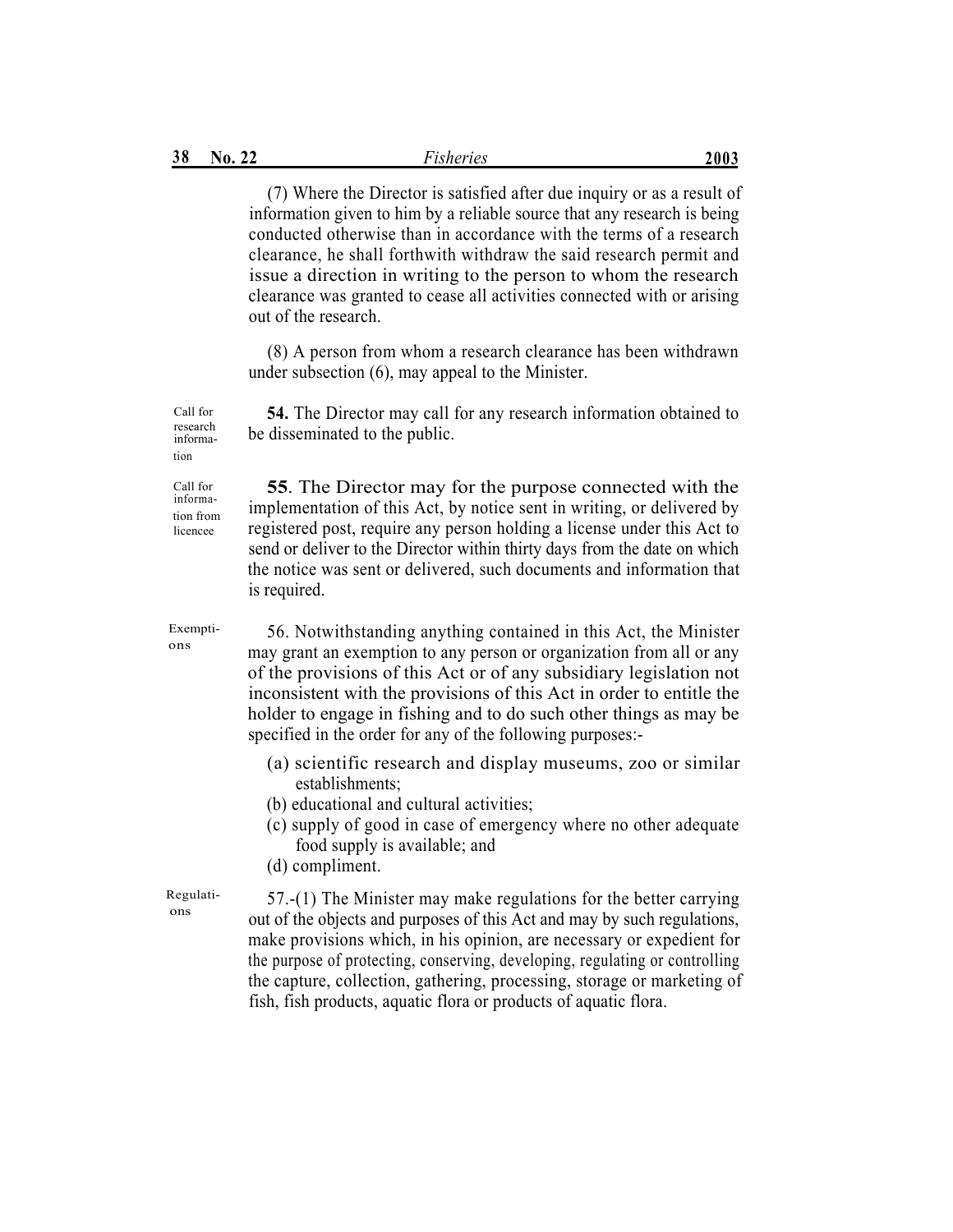(2) Without prejudice to the generality of subsection (1), the Minister may make regulations -

- (a) providing for the issuance, suspension and cancellation of licences or authorities granted or given under this Act or any subsidiary legislation made under this Act;
- (b) prescribing the terms and conditions upon which any such licence or authority may be granted or issued;
- (c) prescribing the forms of application for licences and responsible authorities;
- (d) prescribing fees for licences and authorities;
- (e) requiring all or any category of fishing vessels to be registered;
- (f) providing for and regulating the description, specifications and form of nets to be used in fishing and the size of the meshes;
- (g) prohibiting or regulating the use of any description of fishing gear;
- (h) prohibiting, restricting or regulating the importation into Mainland Tanzania any live fish, other than fish indigenous to Mainland Tanzania;
- (i) prohibiting or regulating the exportation of fish, aquatic flora or any fish product or product of aquatic flora;
- (j) prohibiting or restricting the use of explosives for the purpose of fishing;
- (k) prohibiting or restricting the use of any poisonous chemical or toxic substance for the purpose of fishing;
- (l) prohibiting or restricting the capturing, collection, removal or destruction of any variety of fish, aquatic flora, product or product of aquatic flora;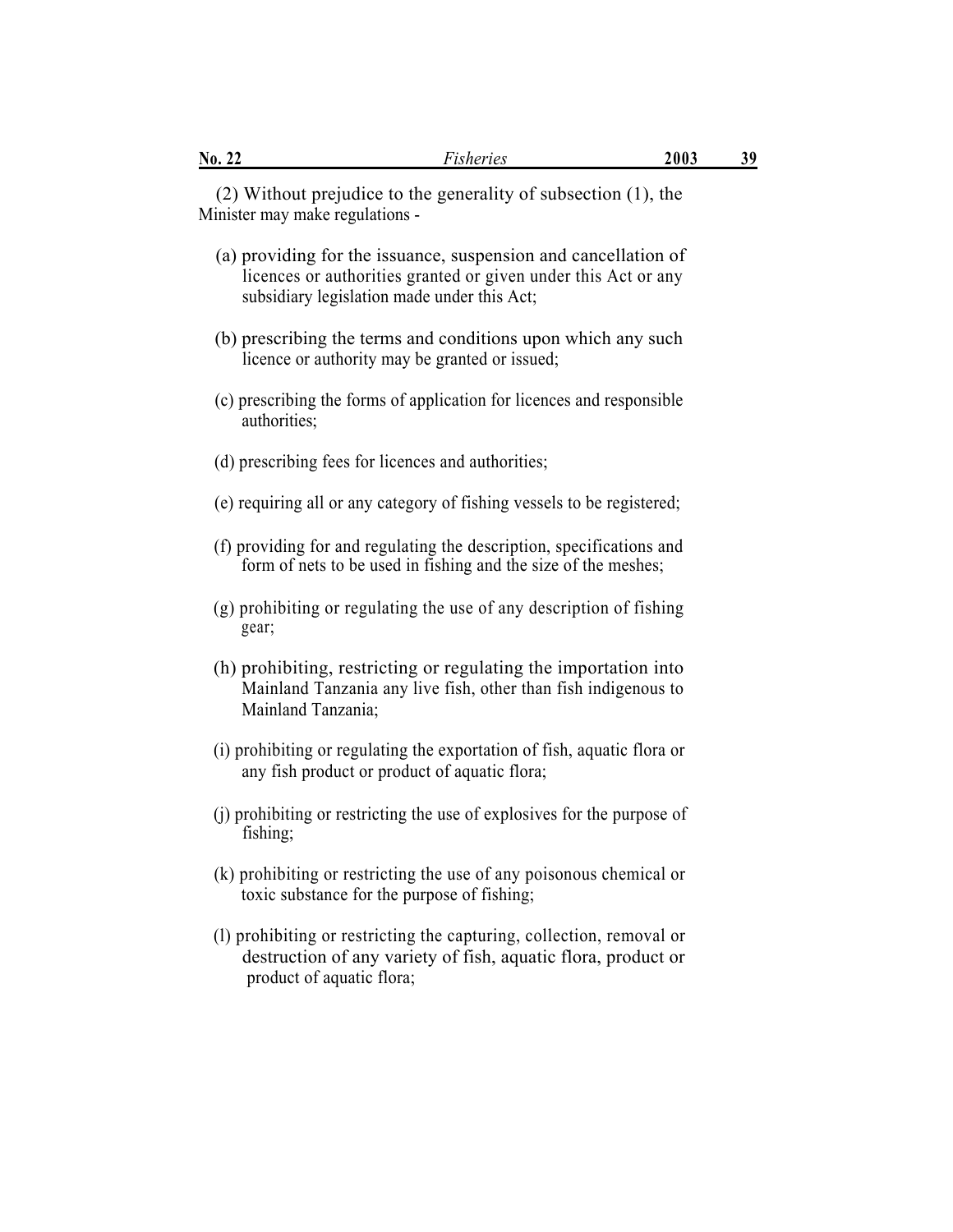- (m) providing for the protection of critical habitats;
- (n) preventing the obstruction and pollution of territorial waters;
- (o) controlling the import and export of fish, aquatic flora, fish products or products of aquatic flora;
- (p) determining and imposing closed periods;
- (q) limiting or controlling the number and size of fishing vessels;
- (r) regulating the marketing of fish, aquatic flora, fishery products or products of aquatic flora;
- (s) prohibiting, regulating or controlling the activities of foreign fishing vessels within territorial waters;
- (t) regulating the processing of fish, fish products or aquatic flora or products of aquatic flora;
- (u) prescribing conditions under which every processor of fish, fish products or products of aquatic flora shall comply;
- (v) prescribing specifications to which any factory building or other premises used for the purpose of fish processing, storage or sale of any fish, fish product, aquatic flora or product of aquatic flora shall conform;
- (w) controlling and regulating importation, manufacturing and construction of fishing gears;
- (x) regulating the structure, functions and powers of authorized associations;
- (y) regulating the remunerations and fringe benefits for the Unit;
- (z) providing for and regulating the conditions under which industrial fishing shall be undertaken;
- (aa) providing for and regulating the manner in which aquaculture shall be undertaken;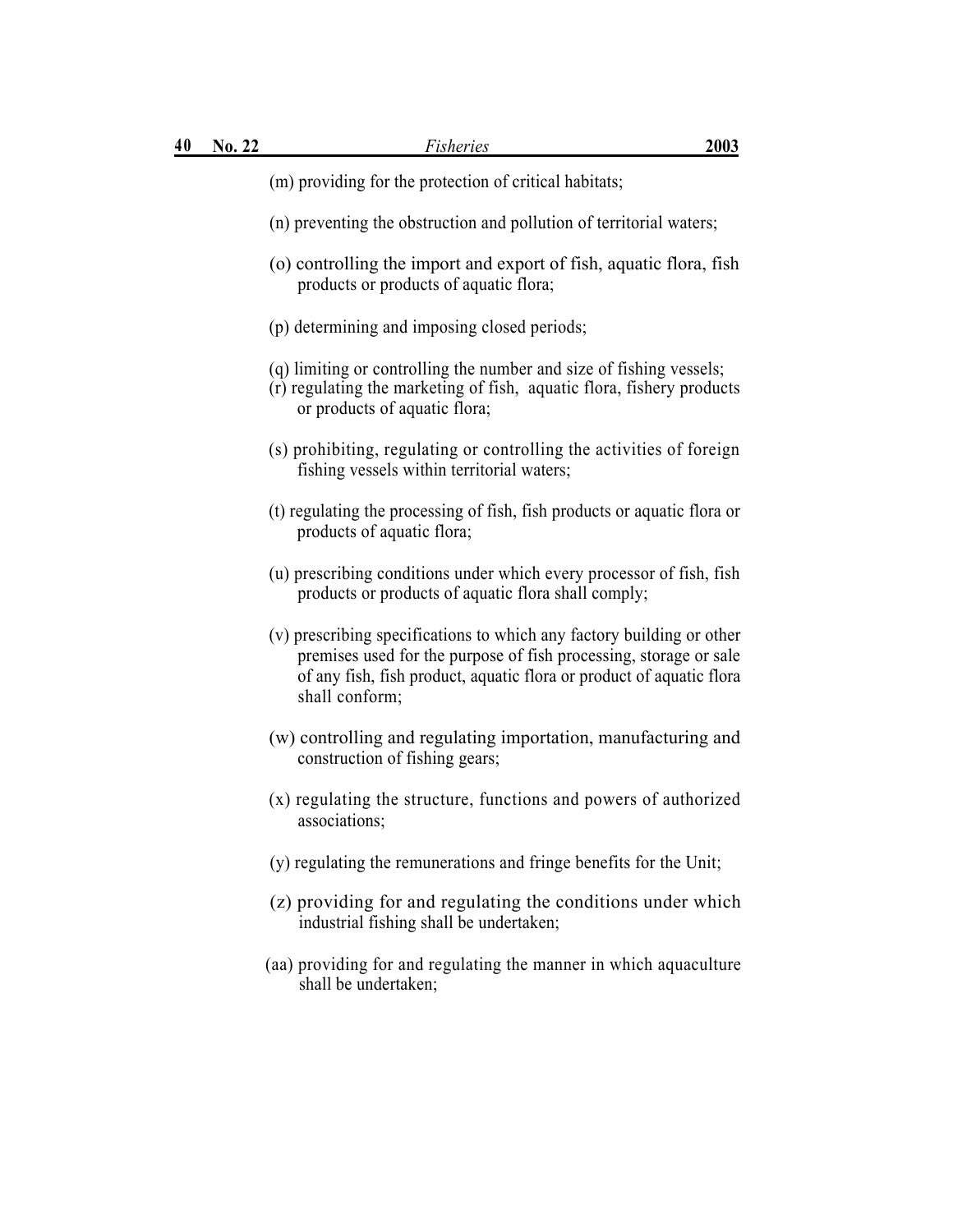| <b>No. 22</b>                                     | Fisheries                                                                                                                                                                                                                                                                                                                                                            | 2003 | 41                                  |
|---------------------------------------------------|----------------------------------------------------------------------------------------------------------------------------------------------------------------------------------------------------------------------------------------------------------------------------------------------------------------------------------------------------------------------|------|-------------------------------------|
| under which they shall be used;                   | (bb) providing for the issuance of identification cards and conditions                                                                                                                                                                                                                                                                                               |      |                                     |
| ecosystems and endangered species;                | (cc) providing for protection of biodiversity of aquatic habitats,                                                                                                                                                                                                                                                                                                   |      |                                     |
| (dd) regulating artisanal fisheries;              |                                                                                                                                                                                                                                                                                                                                                                      |      |                                     |
|                                                   | (ee) providing for the restoration and recovery of depleted stocks;                                                                                                                                                                                                                                                                                                  |      |                                     |
| resources shall be managed;                       | (ff) providing for and regulating the manner in which genetic                                                                                                                                                                                                                                                                                                        |      |                                     |
| (gg) providing for marking of fishing gears;      |                                                                                                                                                                                                                                                                                                                                                                      |      |                                     |
|                                                   | (hh) providing for recovery of lost and abandoned fishing gears;                                                                                                                                                                                                                                                                                                     |      |                                     |
|                                                   | (ii) regulating the use of fish aggregating devices; and                                                                                                                                                                                                                                                                                                             |      |                                     |
| (ii) providing for data collection and reporting. |                                                                                                                                                                                                                                                                                                                                                                      |      |                                     |
|                                                   | 58. Where any provision of any by-law made by a local authority is<br>inconsistent with any provision of this Act or any subsidiary legislation<br>made under this Act, the provision of this Act or, as the case may be, of<br>the subsidiary legislation, shall be construed so as to revoke, to the<br>extent of the inconsistency, the provision of such by-law. |      | Act to pre-<br>vail over<br>by-laws |
|                                                   | 59.-(1) The Fisheries Act. 1970 is hereby repealed.                                                                                                                                                                                                                                                                                                                  |      | Repeals,<br>Act No. 6               |
| (2) Notwithstanding the repeal of the Act-        |                                                                                                                                                                                                                                                                                                                                                                      |      | of 1970                             |
| Fisheries Act;                                    | (a) all licences and permits granted under the provisions of the<br>Fisheries Act, shall be deemed to have been made under this                                                                                                                                                                                                                                      |      |                                     |
|                                                   | (b) all regulations made under the Fisheries Act, shall be deemed to<br>have been made under this Act and shall remain in force and                                                                                                                                                                                                                                  |      |                                     |

have effect until repealed, replaced or amended under and in

accordance with the provisions of this Act;